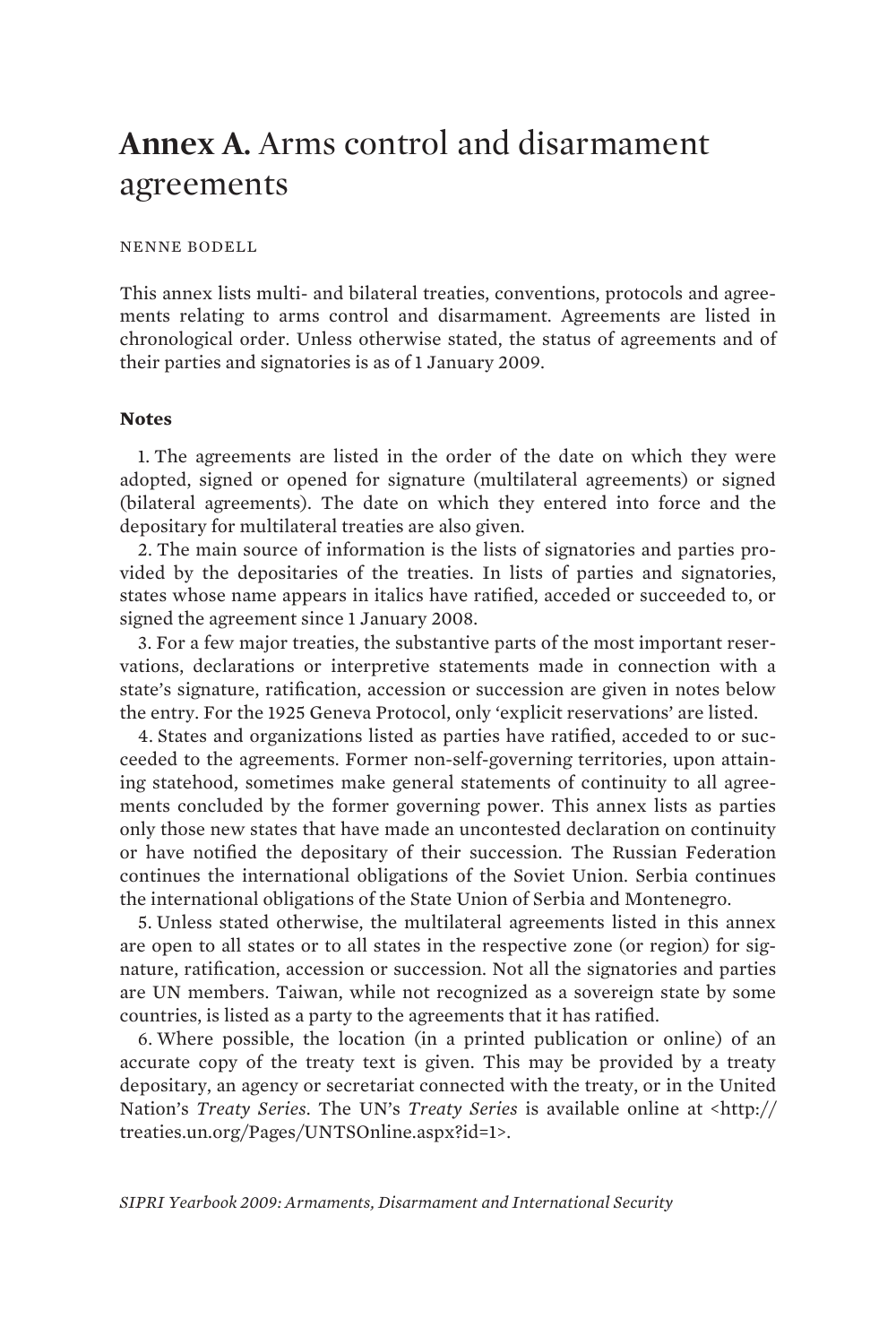#### **Protocol for the Prohibition of the Use in War of Asphyxiating, Poisonous or Other Gases, and of Bacteriological Methods of Warfare (1925 Geneva Protocol)**

*Signed at Geneva on 17 June 1925; entered into force on 8 February 1928; depositary French Government* 

The protocol declares that the parties agree to be bound by the prohibition on the use of these weapons in war.

Parties (136): Afghanistan, Albania, Algeria<sup>1</sup>, Angola<sup>1</sup>, Antigua and Barbuda, Argentina, Australia, Austria, Bahrain<sup>1</sup>, Bangladesh<sup>1</sup>, Barbados, Belgium, Benin, Bhutan, Bolivia, Brazil, Bulgaria, Burkina Faso, Cambodia<sup>1</sup>, Cameroon, Canada, Cape Verde, Central African Republic, Chile, China<sup>1</sup>, Côte d'Ivoire, Croatia, Cuba, Cyprus, Czech Republic, Denmark, Dominican Republic, Ecuador, Egypt, Equatorial Guinea, Estonia, Ethiopia, Fiji<sup>1</sup>, Finland, France, Gambia, Germany, Ghana, Greece, Grenada, Guatemala, Guinea-Bissau, Holy See, Hungary, Iceland, India<sup>1</sup>, Indonesia, Iran, Iraq<sup>1</sup>, Ireland, Israel<sup>2</sup>, Italy, Jamaica, Japan, Jordan<sup>3</sup>, Kenya, Korea (North)<sup>1</sup>, Korea (South)<sup>5</sup>, Kuwait<sup>1</sup>, Laos, Latvia, Lebanon, Lesotho, Liberia, Libya<sup>1</sup>, Liechtenstein, Lithuania, Luxembourg, Madagascar, Malawi, Malaysia, Maldives, Malta, Mauritius, Mexico, Monaco, Mongolia, Morocco, Nepal, Netherlands, New Zealand, Nicaragua, Niger, Nigeria<sup>1</sup>, Norway, Pakistan, Panama, Papua New Guinea<sup>1</sup>, Paraguay, Peru, Philippines, Poland, Portugal, Qatar, Romania, Russia, Rwanda, Saint Kitts and Nevis, Saint Lucia, Saint Vincent and the Grenadines, Saudi Arabia, Senegal, Serbia<sup>1</sup>, Sierra Leone, Slovakia, Slovenia, Solomon Islands<sup>1</sup>, South Africa, Spain, Sri Lanka, Sudan, Swaziland, Sweden, Switzerland, Syria, Taiwan, Tanzania, Thailand<sup>4</sup>, Togo, Tonga, Trinidad and Tobago, Tunisia, Turkey, Uganda, UK, Ukraine, Uruguay, USA $^4$ , Venezuela, Viet Nam $^1$ , Yemen

<sup>1</sup> The protocol is binding on this state only as regards states which have signed and ratified or acceded to it. The protocol will cease to be binding on this state in regard to any enemy state whose armed forces or whose allies fail to respect the prohibitions laid down in it. <sup>2</sup>

 $2$  The protocol is binding on Israel only as regards states which have signed and ratified or acceded to it. The protocol shall cease to be binding on Israel in regard to any enemy state whose armed forces, or the armed forces of whose allies, or the regular or irregular forces, or groups or individuals operating from its territory, fail to respect the prohibitions which are the object of the

 $3$  Jordan undertakes to respect the obligations contained in the protocol with regard to states which have undertaken similar commitments. It is not bound by the protocol as regards states whose armed forces, regular or irregular, do not respect the provisions of the protocol. <sup>4</sup>

 $<sup>4</sup>$  The protocol shall cease to be binding on this state with respect to use in war of asphyxiating,</sup> poisonous or other gases, and of all analogous liquids, materials or devices, in regard to any enemy state if such state or any of its allies fails to respect the prohibitions laid down in the protocol. <sup>5</sup>

<sup>5</sup> South Korea withdrew its reservation concerning bacteriological and toxin weapons in 2002.

#### *Signed but not ratified*: El Salvador

*Protocol text*: International Committee of the Red Cross, International Humanitarian Law, <http://www.icrc.org/ihl.nsf/FULL/280?OpenDocument>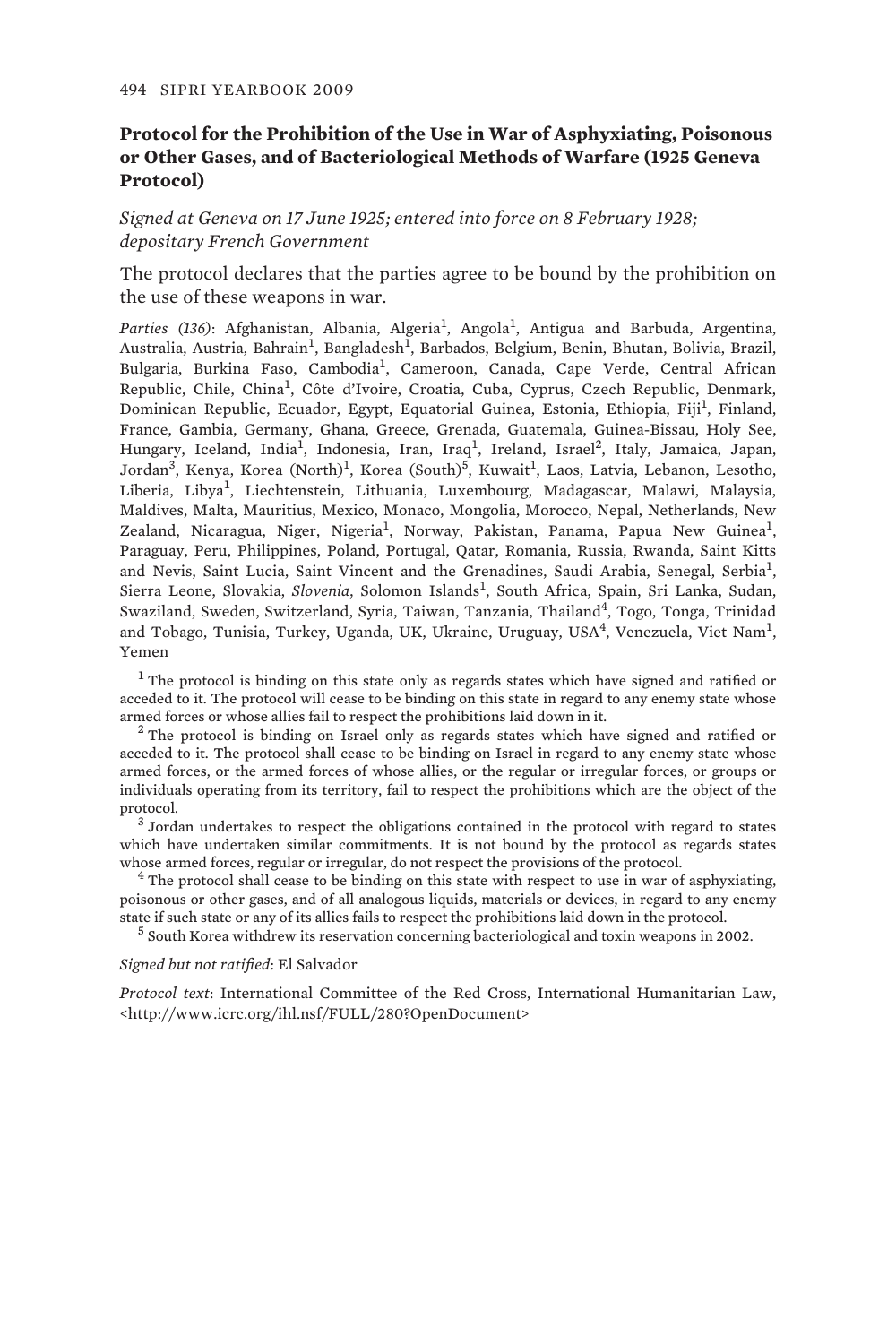## **Convention on the Prevention and Punishment of the Crime of Genocide (Genocide Convention)**

*Adopted at Paris by the UN General Assembly on 9 December 1948; entered into force on 12 January 1951; depositary UN Secretary-General* 

Under the convention any commission of acts intended to destroy, in whole or in part, a national, ethnic, racial or religious group as such is declared to be a crime punishable under international law.

*Parties (140)*: Afghanistan, Albania\*, Algeria\*, Andorra, Antigua and Barbuda, Argentina\*, Armenia, Australia, Austria, Azerbaijan, Bahamas, Bahrain\*, Bangladesh\*, Barbados, Belarus\*, Belgium, Belize, Bolivia, Bosnia and Herzegovina, Brazil, Bulgaria\*, Burkina Faso, Burundi, Cambodia, Canada, Chile, China\*, Colombia, Comoros, Congo (Democratic Republic of the), Costa Rica, Côte d'Ivoire, Croatia, Cuba, Cyprus, Czech Republic, Denmark, Ecuador, Egypt, El Salvador, Estonia, Ethiopia, Fiji, Finland, France, Gabon, Gambia, Georgia, Germany, Ghana, Greece, Guatemala, Guinea, Haiti, Honduras, Hungary\*, Iceland, India\*, Iran, Iraq, Ireland, Israel, Italy, Jamaica, Jordan, Kazakhstan, Korea (North), Korea (South), Kuwait, Kyrgyzstan, Laos, Latvia, Lebanon, Lesotho, Liberia, Libya, Liechtenstein, Lithuania, Luxembourg, Macedonia (Former Yugoslav Republic of), Malaysia\*, Maldives, Mali, Mexico, Moldova, Monaco, Mongolia\*, Montenegro\*, Morocco\*, Mozambique, Myanmar\*, Namibia, Nepal, Netherlands, New Zealand, Nicaragua, Norway, Pakistan, Panama, Papua New Guinea, Paraguay, Peru, Philippines\*, Poland\*, Portugal\*, Romania\*, Russia\*, Rwanda\*, Saint Vincent and the Grenadines, Saudi Arabia, Senegal, Serbia\*, Seychelles, Singapore\*, Slovakia, Slovenia, South Africa, Spain\*, Sri Lanka, Sudan, Sweden, Switzerland, Syria, Tanzania, Togo, Tonga, Trinidad and Tobago, Tunisia, Turkey, Uganda, UK, Ukraine\*, United Arab Emirates, Uruguay, USA\*, Uzbekistan, Venezuela\*, Viet Nam\*, Yemen\*, Zimbabwe

\* With reservation and/or declaration.

*Signed but not ratified*: Dominican Republic

*Convention text*: United Nations Treaty Collection, <http://treaties.un.org/Pages/CTCTreaties. aspx?id=4>

# **Geneva Convention (IV) Relative to the Protection of Civilian Persons in Time of War**

# *Signed at Geneva on 12 August 1949; entered into force on 21 October 1950; depositary Swiss Federal Council*

The Geneva Convention (IV) establishes rules for the protection of civilians in areas covered by war and in occupied territories. This convention was formulated at the Diplomatic Conference held from 21 April to 12 August 1949. Other conventions adopted at the same time were: Convention (I) for the Amelioration of the Condition of the Wounded and Sick in Armed Forces in the Field; Convention (II) for the Amelioration of the Condition of the Wounded, Sick and Shipwrecked Members of Armed Forces at Sea; and Convention (III) Relative to the Treatment of Prisoners of War.

*Parties (194)*: Afghanistan, Albania\*, Algeria, Andorra, Angola\*, Antigua and Barbuda, Argentina, Armenia, Australia\*, Austria, Azerbaijan, Bahamas, Bahrain, Bangladesh\*, Barbados\*, Belarus, Belgium, Belize, Benin, Bhutan, Bolivia, Bosnia and Herzegovina, Botswana, Brazil, Brunei Darussalam, Bulgaria, Burkina Faso, Burundi, Cambodia, Cameroon,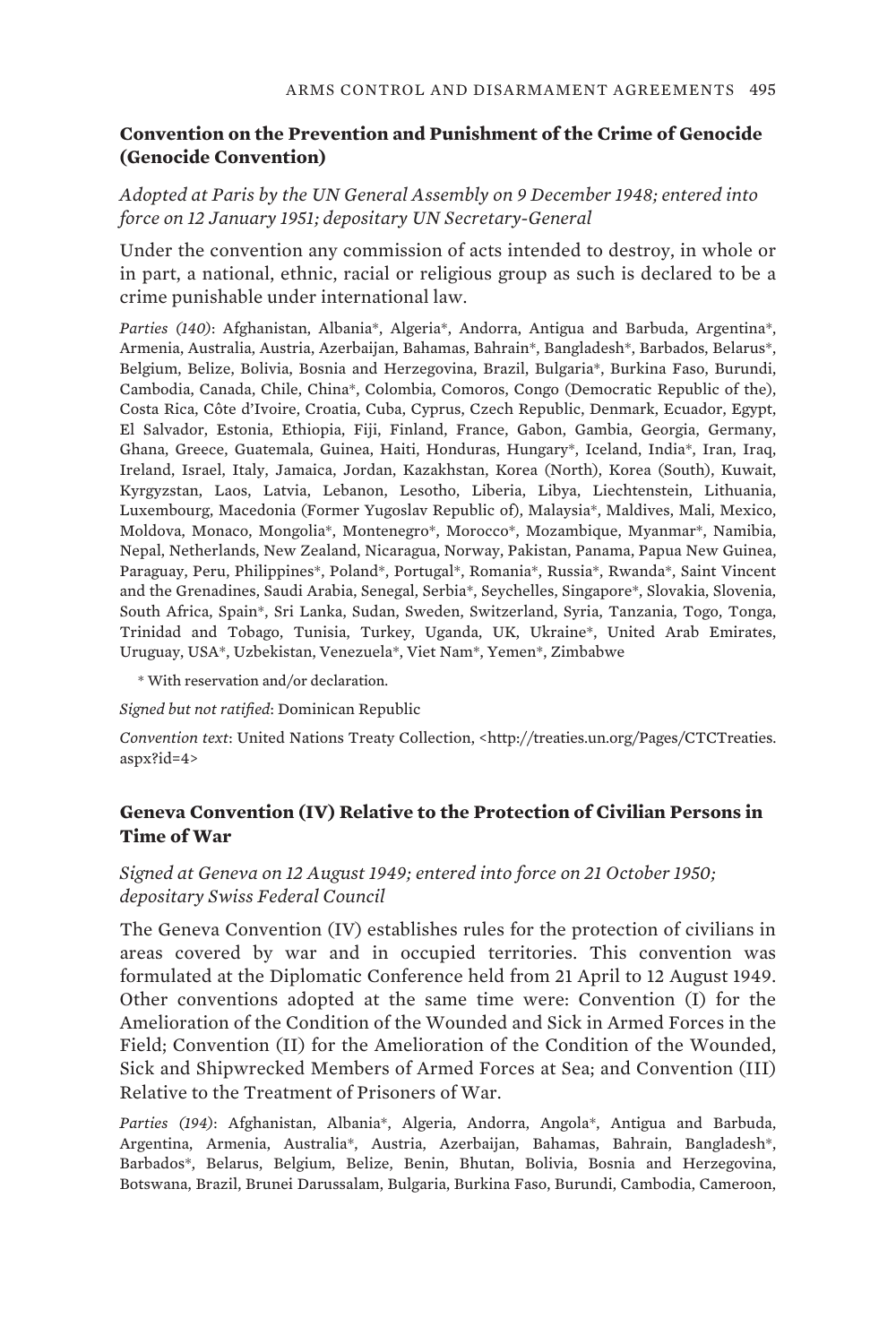Canada, Cape Verde, Central African Republic, Chad, Chile, China\*, Colombia, Comoros, Congo (Democratic Republic of the), Congo (Republic of the), Cook Islands, Costa Rica, Côte d'Ivoire, Croatia, Cuba, Cyprus, Czech Republic\*, Denmark, Djibouti, Dominica, Dominican Republic, Ecuador, Egypt, El Salvador, Equatorial Guinea, Estonia, Eritrea, Ethiopia, Fiji, Finland, France, Gabon, Gambia, Georgia, Germany\*, Ghana, Greece, Grenada, Guatemala, Guinea, Guinea-Bissau\*, Guyana, Haiti, Holy See, Honduras, Hungary, Iceland, India, Indonesia, Iran\*, Iraq, Ireland, Israel\*, Italy, Jamaica, Japan, Jordan, Kazakhstan, Kenya, Kiribati, Korea (North)\*, Korea (South)\*, Kuwait\*, Kyrgyzstan, Laos, Latvia, Lebanon, Lesotho, Liberia, Libya, Liechtenstein, Lithuania, Luxembourg, Macedonia (Former Yugoslav Republic of)\*, Madagascar, Malawi, Malaysia, Maldives, Mali, Malta, Marshall Islands, Mauritania, Mauritius, Mexico, Micronesia, Moldova, Monaco, Mongolia, Montenegro, Morocco, Mozambique, Myanmar, Namibia, Nauru, Nepal, Netherlands, New Zealand\*, Nicaragua, Niger, Nigeria, Norway, Oman, Pakistan\*, Palau, Panama, Papua New Guinea, Paraguay, Peru, Philippines, Poland, Portugal\*, Qatar, Romania, Russia\*, Rwanda, Saint Kitts and Nevis, Saint Lucia, Saint Vincent and the Grenadines, Samoa, San Marino, Sao Tome and Principe, Saudi Arabia, Senegal, Serbia, Seychelles, Sierra Leone, Singapore, Slovakia, Slovenia, Solomon Islands, Somalia, South Africa, Spain, Sri Lanka, Sudan, Suriname\*, Swaziland, Sweden, Switzerland, Syria, Tajikistan, Tanzania, Thailand, Timor-Leste, Togo, Tonga, Trinidad and Tobago, Tunisia, Turkey, Turkmenistan, Tuvalu, Uganda, UK\*, Ukraine\*, United Arab Emirates, Uruguay\*, USA\*, Uzbekistan, Vanuatu, Venezuela, Viet Nam\*, Yemen\*, Zambia, Zimbabwe

\* With reservation and/or declaration.

In 1989 the Palestine Liberation Organization (PLO) informed the depositary that it had decided to adhere to the four Geneva conventions and the protocols of 1977.

*Convention text*: Swiss Federal Department of Foreign Affairs, <http://www.eda.admin.ch/ eda/fr/home/topics/intla/intrea/chdep/warvic/gvaciv.html>

# **Protocol I Additional to the 1949 Geneva Conventions, and Relating to the Protection of Victims of International Armed Conflicts**

# **Protocol II Additional to the 1949 Geneva Conventions, and Relating to the Protection of Victims of Non-International Armed Conflicts**

#### *Opened for signature at Bern on 12 December 1977; entered into force on 7 December 1978; depositary Swiss Federal Council*

The protocols confirm that the right of parties that are engaged in international or non-international armed conflicts to choose methods or means of warfare is not unlimited and that the use of weapons or means of warfare that cause superfluous injury or unnecessary suffering is prohibited.

Parties to Protocol I (168) and Protocol II (164): Albania, Algeria\*, Angola<sup>1</sup>\*, Antigua and Barbuda, Argentina\*, Armenia, Australia\*, Austria\*, Bahamas, Bahrain, Bangladesh, Barbados, Belarus\*, Belgium\*, Belize, Benin, Bolivia\*, Bosnia and Herzegovina\*, Botswana, Brazil\*, Brunei Darussalam, Bulgaria\*, Burkina Faso\*, Burundi, Cambodia, Cameroon, Canada\*, Cape Verde\*, Central African Republic, Chad, Chile\*, China\*, Colombia\*, Comoros, Congo (Democratic Republic of the)\*,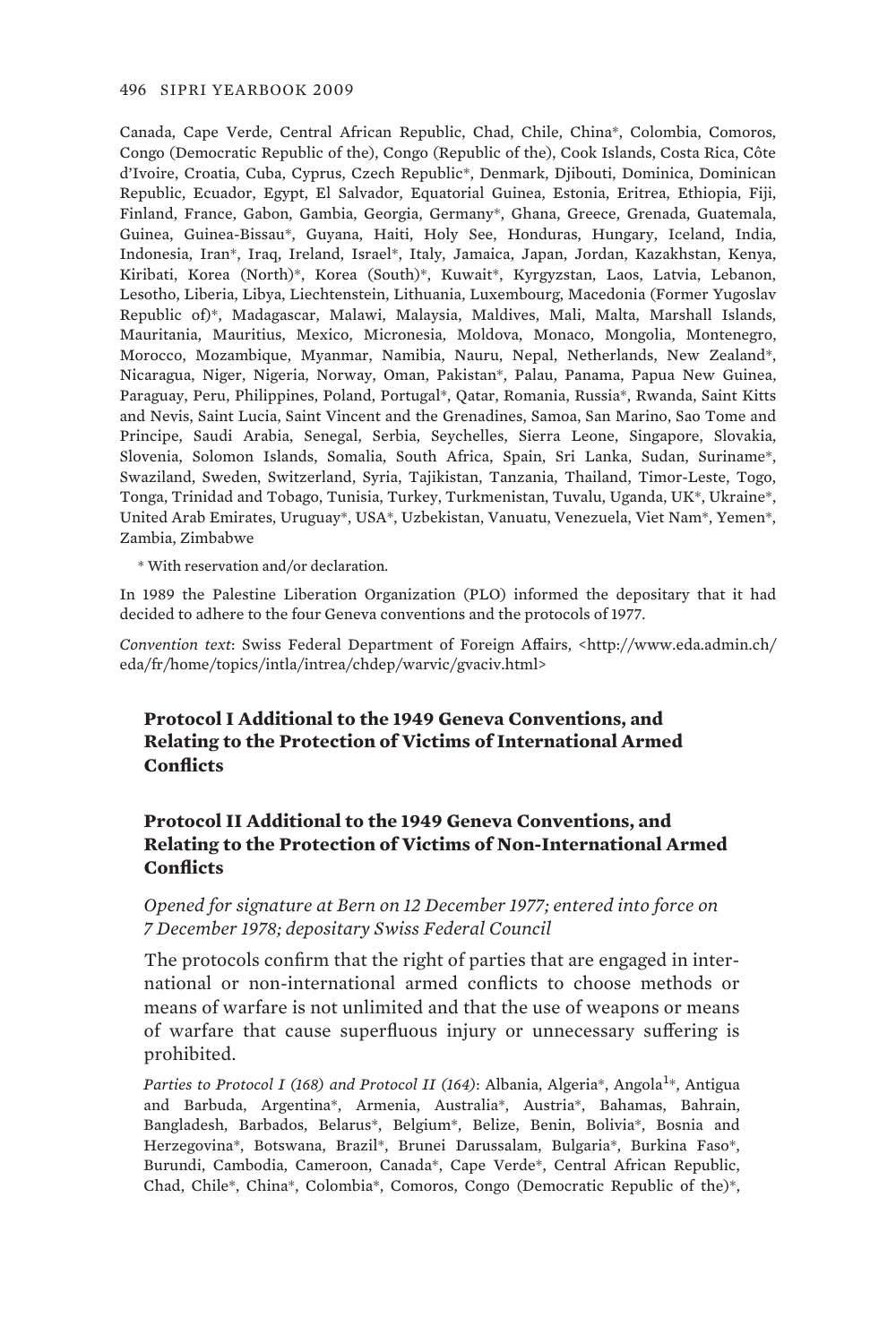Congo (Republic of the), Cook Islands\*, Costa Rica\*, Côte d'Ivoire, Croatia, Cuba, Cyprus\*, Czech Republic\*, Denmark\*, Djibouti, Dominica, Dominican Republic, Ecuador, Egypt\*, El Salvador\*, Equatorial Guinea, Estonia, Ethiopia, *Fiji*, Finland\*, France\*, Gabon, Gambia, Georgia, Germany\*, Ghana, Greece\*, Grenada, Guatemala, Guinea\*, Guinea-Bissau, Guyana, Haiti, Holy See, Honduras, Hungary\*, Iceland\*, Ireland\*, Italy\*, Jamaica, Japan\*, Jordan, Kazakhstan, Kenya, Korea (North)<sup>1</sup>, Korea (South)\*, Kuwait, Kyrgyzstan, Laos\*, Latvia, Lebanon, Lesotho, Liberia, Libya, Liechtenstein\*, Lithuania\*, Luxembourg\*, Macedonia (Former Yugoslav Republic of)\*, Madagascar\*, Malawi, Maldives, Mali\*, Malta\*, Mauritania, Mauritius\*, Mexico<sup>1</sup>, Micronesia, Moldova, Monaco, Mongolia\*, Montenegro, Mozambique, Namibia\*, Nauru, Netherlands\*, New Zealand\*, Nicaragua, Niger, Nigeria, Norway\*, Oman, Palau, Panama\*, Paraguay\*, Peru, Philippines<sup>2</sup>, Poland\*, Portugal\*, Qatar\*, Romania\*, Russia\*, Rwanda\*, Saint Kitts and Nevis, Saint Lucia, Saint Vincent and the Grenadines, Samoa, San Marino, Sao Tome and Principe, Saudi Arabia\*, Senegal, Serbia\*, Seychelles\*, Sierra Leone, Slovakia\*, Slovenia\*, Solomon Islands, South Africa, Spain\*, Sudan, Suriname, Swaziland, Sweden\*, Switzerland\*, Syria\*<sup>1</sup>, Tajikistan\*, Tanzania, Timor-Leste, Togo\*, Tonga\*, Trinidad and Tobago\*, Tunisia, Turkmenistan, Uganda, UK\*, Ukraine\*, United Arab Emirates\*, Uruguay\*, Uzbekistan, Vanuatu, Venezuela, Viet Nam<sup>1</sup>, Yemen, Zambia, Zimbabwe

\* With reservation and/or declaration.

1 Party only to Protocol I.

2 Party only to Protocol II.

*Protocol texts*: Swiss Federal Department of Foreign Affairs, <http://www.eda.admin. ch/eda/fr/home/topics/intla/intrea/chdep/warvic.html>

#### **Antarctic Treaty**

#### *Signed at Washington, DC, on 1 December 1959; entered into force on 23 June 1961; depositary US Government*

The treaty declares the Antarctic an area to be used exclusively for peaceful purposes. It prohibits any measure of a military nature in the Antarctic, such as the establishment of military bases and fortifications, and the carrying out of military manoeuvres or the testing of any type of weapon. The treaty bans any nuclear explosion as well as the disposal of radioactive waste material in Antarctica.

In accordance with Article IX, consultative meetings are convened at regular intervals to exchange information and hold consultations on matters pertaining to Antarctica, as well as to recommend to the governments measures in furtherance of the principles and objectives of the treaty.

The treaty is open for accession by UN members or by other states invited to accede with the consent of all the parties entitled to participate in the consultative meetings provided for in Article IX. States demonstrating their interest in Antarctica by conducting substantial scientific research activity there, such as the establishment of a scientific station or the despatch of a scientific expedition, are entitled to become consultative members.

*Parties (47)*: Argentina† , Australia† , Austria, Belarus, Belgium† , Brazil† , Bulgaria† , Canada, Chile† , China† , Colombia, Cuba, Czech Republic, Denmark, Ecuador† , Estonia, Finland† , France $^\dagger$ , Germany $^\dagger$ , Greece, Guatemala, Hungary, India $^\dagger$ , Italy $^\dagger$ , Japan $^\dagger$ , Korea (North), Korea (South)† , *Monaco*, Netherlands† , New Zealand† , Norway† , Papua New Guinea, Peru† , Poland† ,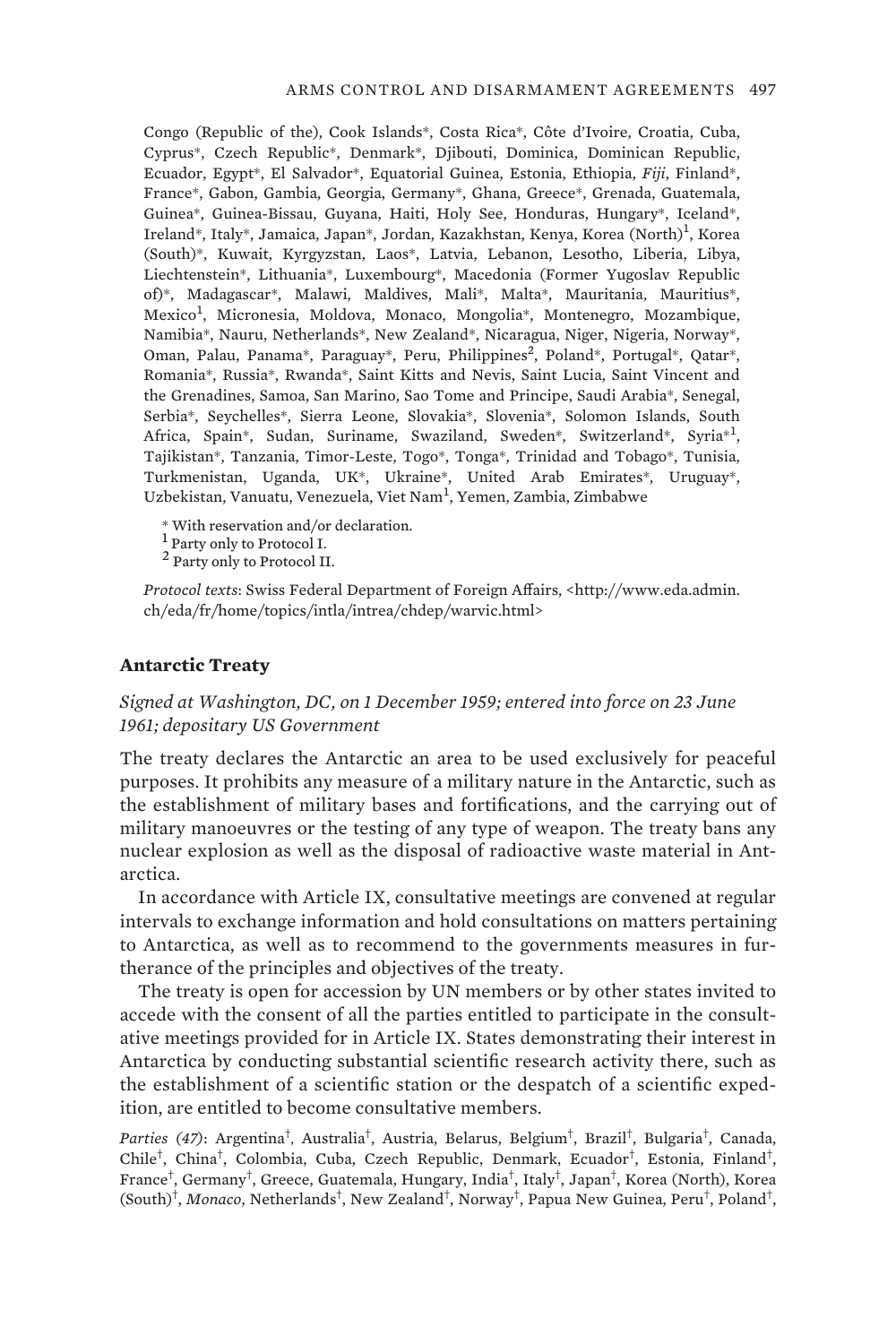Romania, Russia†, Slovakia, South Africa† , Spain† , Sweden† , Switzerland, Turkey, UK† , Ukraine† , Uruguay† , USA† , Venezuela

† This state is a consultative member under Article IX of the treaty.

*Treaty text*: Secretariat of the Antarctic Treaty, <http://www.ats.aq/e/ats\_treaty.htm>

The Protocol on Environmental Protection (**1991 Madrid Protocol**) entered into force on 14 January 1998.

*Protocol text:* Secretariat of the Antarctic Treaty, <http://www.ats.aq/e/ats\_protocol.htm>

# **Treaty Banning Nuclear Weapon Tests in the Atmosphere, in Outer Space and Under Water (Partial Test-Ban Treaty, PTBT)**

*Signed at Moscow by three original parties on 5 August 1963 and opened for signature by other states at London, Moscow and Washington, DC, on 8 August 1963; entered into force on 10 October 1963; depositaries British, Russian and US governments* 

The treaty prohibits the carrying out of any nuclear weapon test explosion or any other nuclear explosion: (*a*) in the atmosphere, beyond its limits, including outer space, or under water, including territorial waters or high seas; and (*b*) in any other environment if such explosion causes radioactive debris to be present outside the territorial limits of the state under whose jurisdiction or control the explosion is conducted.

*Parties (125)*: Afghanistan, Antigua and Barbuda, Argentina, Armenia, Australia, Austria, Bahamas, Bangladesh, Belarus, Belgium, Benin, Bhutan, Bolivia, Bosnia and Herzegovina, Botswana, Brazil, Bulgaria, Canada, Cape Verde, Central African Republic, Chad, Chile, Colombia, Congo (Democratic Republic of the), Costa Rica, Côte d'Ivoire, Croatia, Cyprus, Czech Republic, Denmark, Dominican Republic, Ecuador, Egypt, El Salvador, Equatorial Guinea, Fiji, Finland, Gabon, Gambia, Germany, Ghana, Greece, Guatemala, Guinea-Bissau, Honduras, Hungary, Iceland, India, Indonesia, Iran, Iraq, Ireland, Israel, Italy, Jamaica, Japan, Jordan, Kenya, Korea (South), Kuwait, Laos, Lebanon, Liberia, Libya, Luxembourg, Madagascar, Malawi, Malaysia, Malta, Mauritania, Mauritius, Mexico, Mongolia, Morocco, Myanmar, Nepal, Netherlands, New Zealand, Nicaragua, Niger, Nigeria, Norway, Pakistan, Panama, Papua New Guinea, Peru, Philippines, Poland, Romania, Russia, Rwanda, Samoa, San Marino, Senegal, Serbia, Seychelles, Sierra Leone, Singapore, Slovakia, Slovenia, South Africa, Spain, Sri Lanka, Sudan, Suriname, Swaziland, Sweden, Switzerland, Syria, Taiwan, Tanzania, Thailand, Togo, Tonga, Trinidad and Tobago, Tunisia, Turkey, Uganda, UK, Ukraine, Uruguay, USA, Venezuela, Yemen, Zambia

*Signed but not ratified*: Algeria, Burkina Faso, Burundi, Cameroon, Ethiopia, Haiti, Mali, Paraguay, Portugal, Somalia, Viet Nam

*Treaty text*: United Nations, *Treaty Series*, vol. 480 (1963)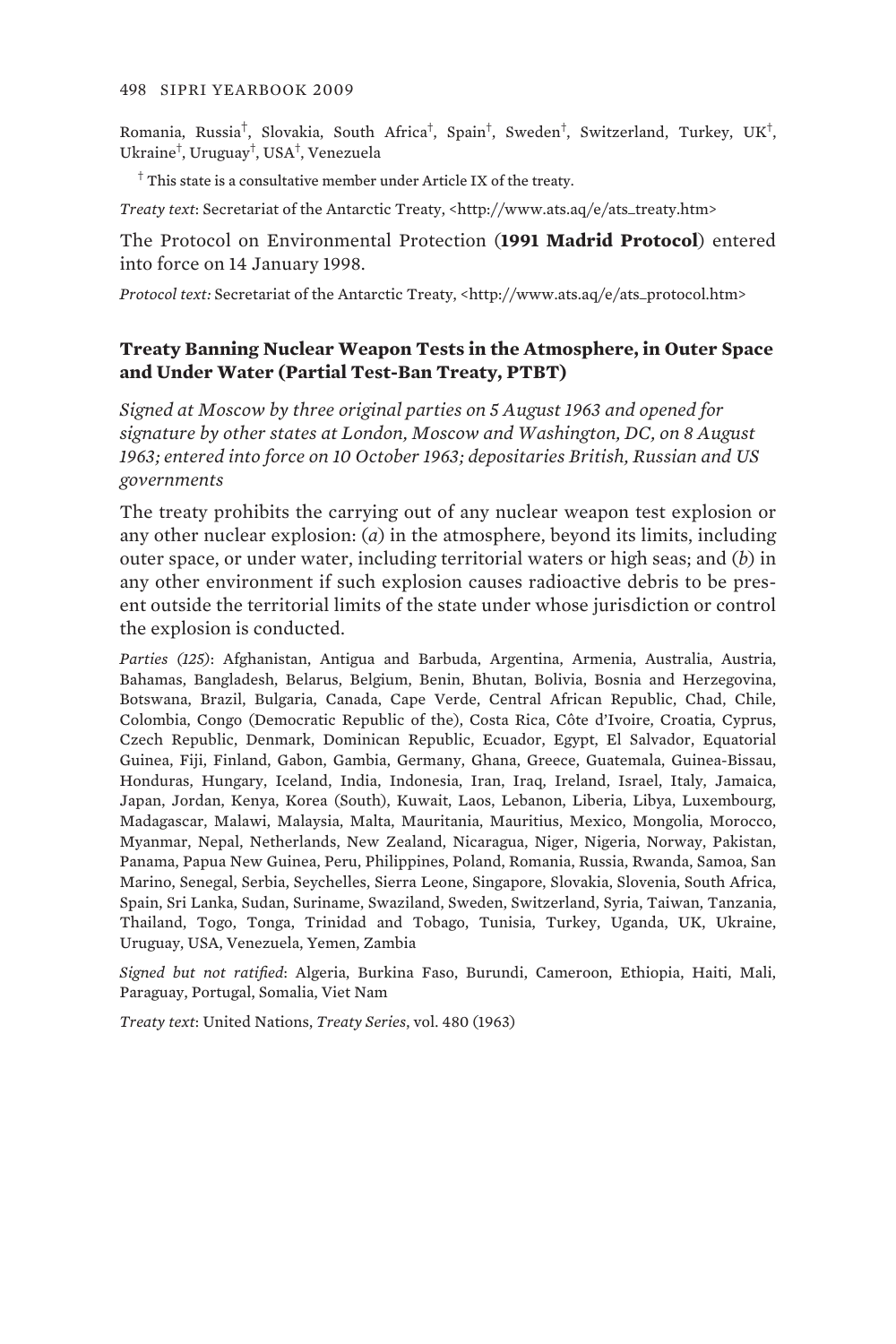# **Treaty on Principles Governing the Activities of States in the Exploration and Use of Outer Space, Including the Moon and Other Celestial Bodies (Outer Space Treaty)**

*Opened for signature at London, Moscow and Washington, DC, on 27 January 1967; entered into force on 10 October 1967; depositaries British, Russian and US governments* 

The treaty prohibits the placing into orbit around the earth of any object carrying nuclear weapons or any other kind of weapons of mass destruction, the installation of such weapons on celestial bodies, or the stationing of them in outer space in any other manner. The establishment of military bases, installations and fortifications, the testing of any type of weapons and the conduct of military manoeuvres on celestial bodies are also forbidden.

*Parties (108)*: Afghanistan, Algeria, Antigua and Barbuda, Argentina, Australia, Austria, Bahamas, Bangladesh, Barbados, Belarus, Belgium, Benin, Brazil, Brunei Darussalam, Bulgaria, Burkina Faso, Canada, Chile, China, Cuba, Cyprus, Czech Republic, Denmark, Dominica, Dominican Republic, Ecuador, Egypt, El Salvador, Equatorial Guinea, Fiji, Finland, France, Germany, Greece, Grenada, Guinea-Bissau, Hungary, Iceland, India, Indonesia, Iraq, Ireland, Israel, Italy, Jamaica, Japan, Kazakhstan, Kenya, Korea (South), Kuwait, Laos, Lebanon, Libya, Luxembourg, Madagascar, Mali, Mauritius, Mexico, Mongolia, Montenegro, Morocco, Myanmar, Nepal, Netherlands, New Zealand, Niger, Nigeria, Norway, Pakistan, Papua New Guinea, Peru, Poland, Portugal, Romania, Russia, Saint Kitts and Nevis, Saint Lucia, Saint Vincent and the Grenadines, San Marino, Saudi Arabia, Seychelles, Sierra Leone, Singapore, Slovakia, Solomon Islands, South Africa, Spain, Sri Lanka, Swaziland, Sweden, Switzerland, Syria, Taiwan, Thailand, Togo, Tonga, Tunisia, Turkey, Uganda, UK, Ukraine, United Arab Emirates, Uruguay, USA, Venezuela, Viet Nam, Yemen, Zambia

*Signed but not ratified*: Bolivia, Botswana, Burundi, Cameroon, Central African Republic, Colombia, Congo (Democratic Republic of the), Congo (Republic of the), Ethiopia, Gambia, Ghana, Guyana, Haiti, Holy See, Honduras, Iran, Jordan, Lesotho, Macedonia (Former Yugoslav Republic of), Malaysia, Nicaragua, Panama, Philippines, Rwanda, Serbia, Somalia, Trinidad and Tobago

*Treaty text*: United Nations, *Treaty Series*, vol. 610 (1967)

# **Treaty for the Prohibition of Nuclear Weapons in Latin America and the Caribbean (Treaty of Tlatelolco)**

*Original treaty opened for signature at Mexico City on 14 February 1967; entered into force; treaty amended in 1990, 1991 and 1992; depositary Mexican Government* 

The treaty prohibits the testing, use, manufacture, production or acquisition by any means, as well as the receipt, storage, installation, deployment and any form of possession of any nuclear weapons by Latin American and Caribbean countries.

The parties should conclude agreements individually with the IAEA for the application of safeguards to their nuclear activities. The IAEA has the exclusive power to carry out special inspections.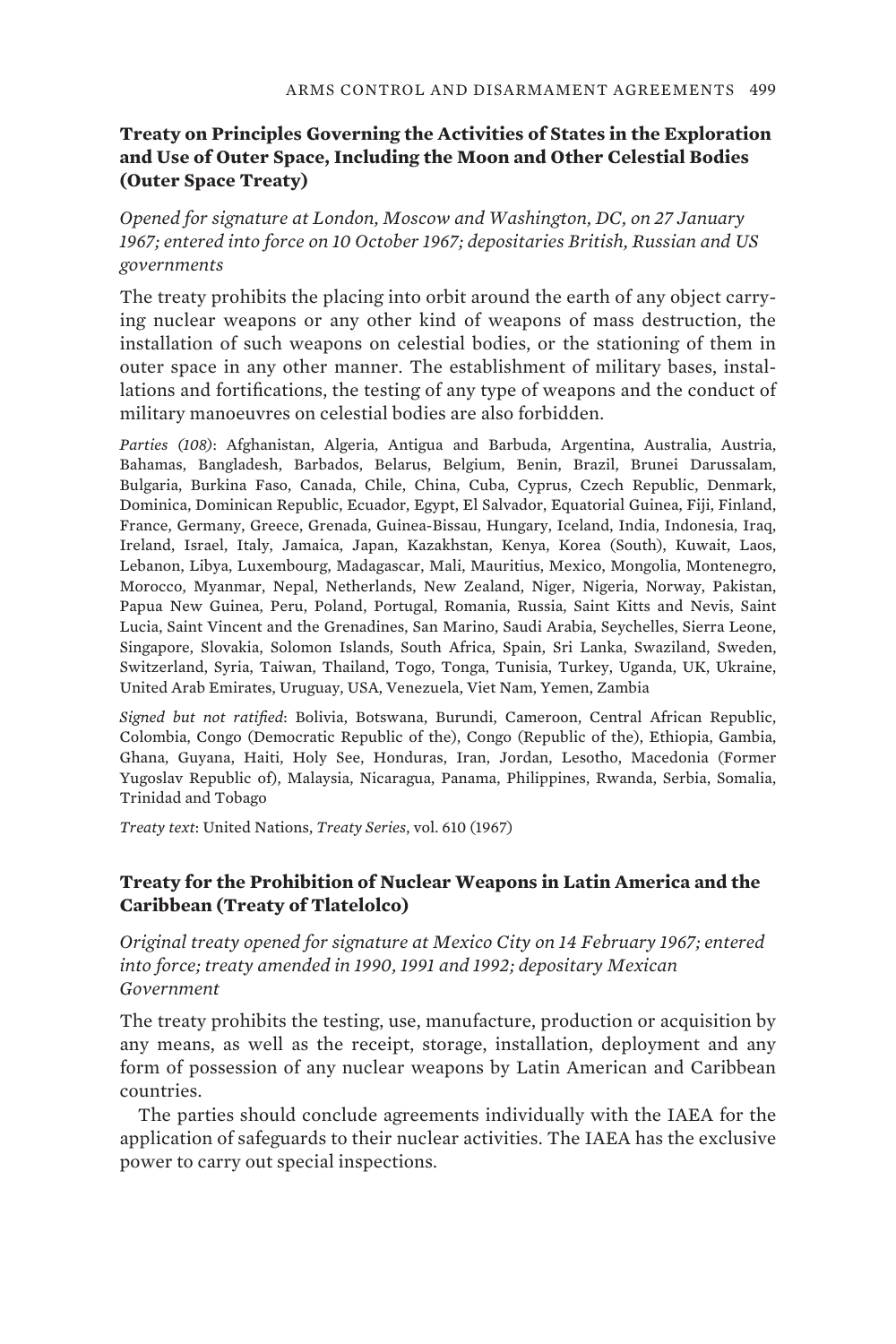The treaty is open for signature by all the independent states of the Latin American and Caribbean zone as defined in the treaty.

Under *Additional Protocol I* states with territories within the zone (France, the Netherlands, the UK and the USA) undertake to apply the statute of military denuclearization to these territories.

Under *Additional Protocol II* the recognized nuclear weapon states—China, France, Russia, the UK and the USA—undertake to respect the statute of military denuclearization of Latin America and the Caribbean and not to contribute to acts involving a violation of the treaty, nor to use or threaten to use nuclear weapons against the parties to the treaty.

*Parties to the original treaty (33)*: Antigua and Barbuda, Argentina<sup>1</sup>, Bahamas, Barbados<sup>1</sup>, Belize<sup>2</sup>, Bolivia, Brazil<sup>1</sup>, Chile<sup>1</sup>, Colombia<sup>1</sup>, Costa Rica<sup>1</sup>, Cuba<sup>1</sup>, Dominica, Dominican Republic<sup>3</sup>, Ecuador<sup>1</sup>, El Salvador<sup>1</sup>, Grenada<sup>4</sup>, Guatemala<sup>1</sup>, Guyana<sup>1</sup>, Haiti, Honduras, Jamaica<sup>1</sup>, Mexico<sup>1</sup>, Nicaragua, Panama<sup>1</sup>, Paraguay<sup>1</sup>, Peru<sup>1</sup>, Saint Kitts and Nevis, Saint Lucia, Saint Vincent and the Grenadines, Suriname<sup>1</sup>, Trinidad and Tobago, Uruguay<sup>1</sup>, Venezuela<sup>1</sup>

 $^{\rm 1}$  Has ratified the amendments of 1990, 1991 and 1992.

 $2$  Has ratified the amendments of 1990 and 1992 only.

 $^3$  Has ratified the amendment of 1992 only.

<sup>4</sup> Has ratified the amendment of 1990 only.

Parties to Additional Protocol I: France<sup>1</sup>, Netherlands, UK<sup>2</sup>, USA<sup>3</sup>

Parties to Additional Protocol II: China<sup>4</sup>, France<sup>5</sup>, Russia<sup>6</sup>, UK<sup>2</sup>, USA<sup>7</sup>

<sup>1</sup> France declared that Protocol I shall not apply to transit across French territories situated within the zone of the treaty, and destined for other French territories. The protocol shall not limit the participation of the populations of the French territories in the activities mentioned in Article 1 of the treaty, and in efforts connected with the national defence of France. France does not consider the zone defined in the treaty as established in accordance with international law; it cannot, therefore, agree that the treaty should apply to that zone.<br><sup>2</sup> When signing and ratifying protocols I and II, the UK made the following declarations of under-

standing: The signing and ratification by the UK could not be regarded as affecting in any way the legal status of any territory for the international relations of which the UK is responsible, lying within the limits of the geographical zone established by the treaty. Should any party to the treaty carry out any act of aggression with the support of a nuclear weapon state, the UK would be free to reconsider the extent to which it could be regarded as bound by the provisions of Protocol II.<br><sup>3</sup> The USA ratified Protocol I with the following understandings: The provisions of the treaty do

not affect the exclusive power and legal competence under international law of a state adhering to this Protocol to grant or deny transit and transport privileges to its own or any other vessels or aircraft irrespective of cargo or armaments; the provisions do not affect rights under international law of a state adhering to this protocol regarding the exercise of the freedom of the seas, or regarding passage through or over waters subject to the sovereignty of a state. The declarations attached by the USA to its ratification of Protocol II apply also to Protocol I. <sup>4</sup>

<sup>4</sup> China declared that it will never send its means of transportation and delivery carrying nuclear weapons into the territory, territorial sea or airspace of Latin American countries. <sup>5</sup>

<sup>5</sup> France stated that it interprets the undertaking contained in Article 3 of Protocol II to mean that it presents no obstacle to the full exercise of the right of self-defence enshrined in Article 51 of the UN Charter; it takes note of the interpretation by the Preparatory Commission for the Denuclearization of Latin America according to which the treaty does not apply to transit, the granting or denying of which lies within the exclusive competence of each state party in accordance with international law. In 1974 France made a supplementary statement to the effect that it was prepared to consider its obligations under Protocol II as applying not only to the signatories of the treaty, but also to the territories for which the statute of denuclearization was in force in conformity with Protocol I. <sup>6</sup>

 $6$  On signing and ratifying Protocol II, the USSR stated that it assumed that the effect of Article 1 of the treaty extends to any nuclear explosive device and that, accordingly, the carrying out by any party of nuclear explosions for peaceful purposes would be a violation of its obligations under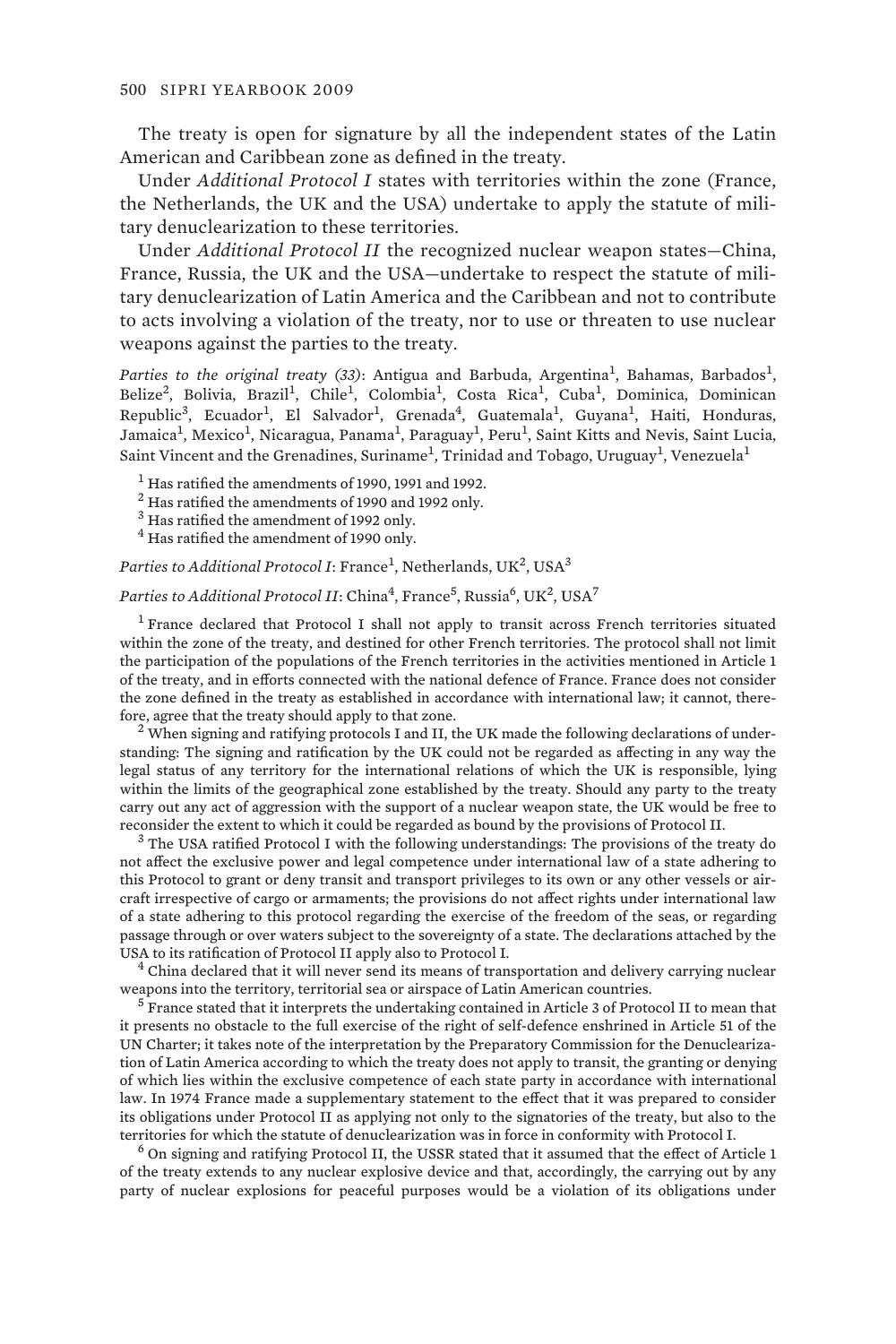Article 1 and would be incompatible with its non-nuclear weapon status. For states parties to the treaty, a solution to the problem of peaceful nuclear explosions can be found in accordance with the provisions of Article V of the NPT and within the framework of the international procedures of the IAEA. It declared that authorizing the transit of nuclear weapons in any form would be contrary to the objectives of the treaty.

Any actions undertaken by a state or states parties to the treaty which are not compatible with their non-nuclear weapon status, and also the commission by one or more states parties to the treaty of an act of aggression with the support of a state which is in possession of nuclear weapons or together with such a state, will be regarded by the USSR as incompatible with the obligations of those countries under the treaty. In such cases it would reserve the right to reconsider its obligations under Protocol II. It further reserves the right to reconsider its attitude to this protocol in the event of any actions on the part of other states possessing nuclear weapons which are incompatible with their obligations under the said protocol. <sup>7</sup>

 $<sup>7</sup>$  The USA signed and ratified Protocol II with the following declarations and understandings:</sup> Each of the parties retains exclusive power and legal competence to grant or deny non-parties transit and transport privileges. As regards the undertaking not to use or threaten to use nuclear weapons against the parties, the USA would consider that an armed attack by a party, in which it was assisted by a nuclear weapon state, would be incompatible with the treaty.

*Original treaty text*: United Nations, *Treaty Series*, vol. 634 (1968)

*Amended treaty text*: Agency for the Prohibition of Nuclear Weapons in Latin America and the Caribbean, <http://www.opanal.org/opanal/Tlatelolco/Tlatelolco-i.htm>

#### **Treaty on the Non-proliferation of Nuclear Weapons (Non-Proliferation Treaty, NPT)**

*Opened for signature at London, Moscow and Washington, DC, on 1 July 1968; entered into force on 5 March 1970; depositaries British, Russian and US governments* 

The treaty prohibits the transfer by a nuclear weapon state—defined in the treaty as those which have manufactured and exploded a nuclear weapon or other nuclear explosive device prior to 1 January 1967—to any recipient whatsoever of nuclear weapons or other nuclear explosive devices or of control over them, as well as the assistance, encouragement or inducement of any nonnuclear weapon state to manufacture or otherwise acquire such weapons or devices. It also prohibits the receipt by non-nuclear weapon states from any transferor whatsoever, as well as the manufacture or other acquisition by those states, of nuclear weapons or other nuclear explosive devices.

The parties undertake to facilitate the exchange of equipment, materials and scientific and technological information for the peaceful uses of nuclear energy and to ensure that potential benefits from peaceful applications of nuclear explosions will be made available to non-nuclear weapon parties to the treaty. They also undertake to pursue negotiations in good faith on effective measures relating to cessation of the nuclear arms race at an early date and to nuclear disarmament, and on a treaty on general and complete disarmament.

Non-nuclear weapon states undertake to conclude safeguard agreements with the International Atomic Energy Agency (IAEA) with a view to preventing diversion of nuclear energy from peaceful uses to nuclear weapons or other nuclear explosive devices. A Model Protocol Additional to the Safeguards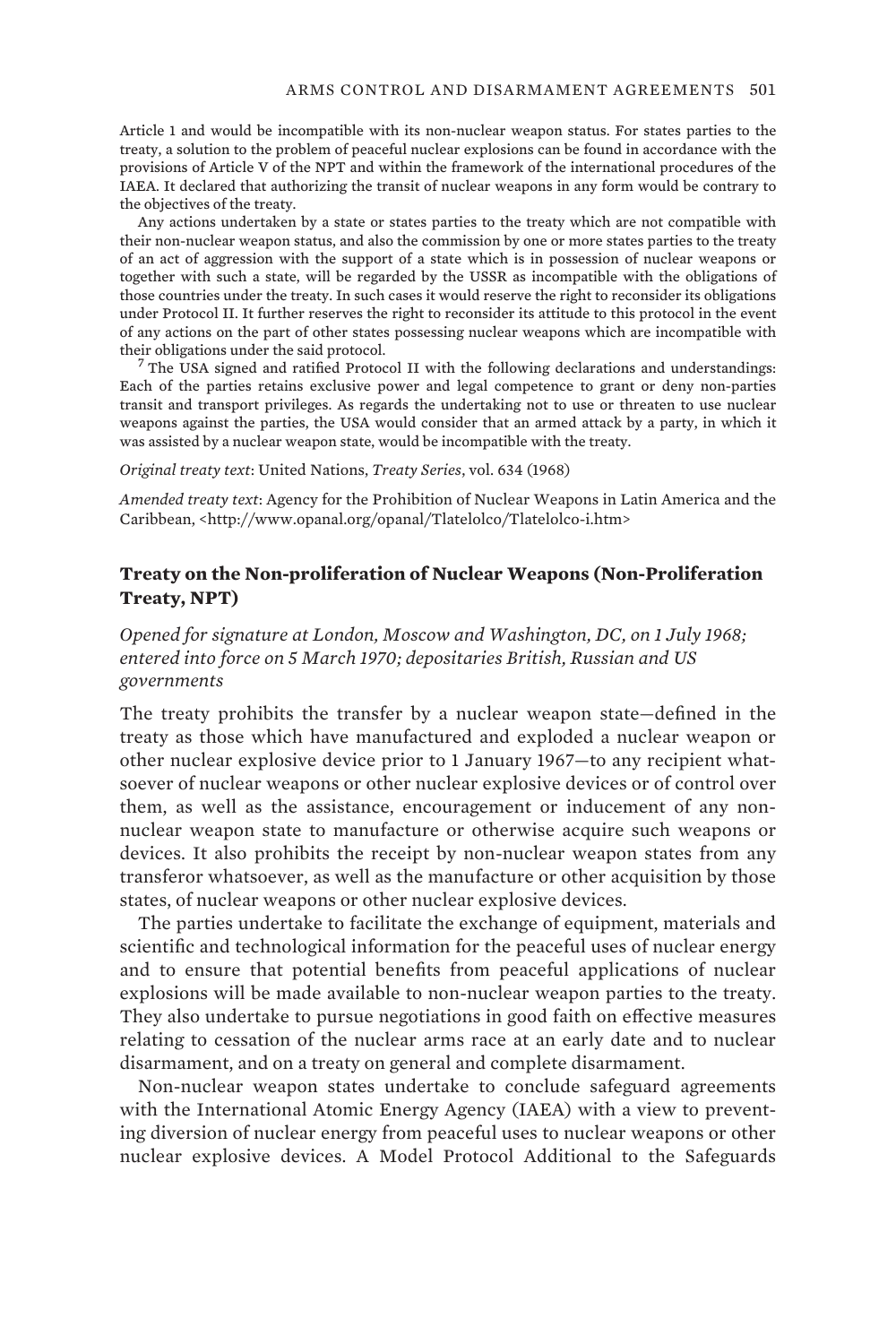Agreements, strengthening the measures, was approved in 1997; Additional Safeguards Protocols are signed by states individually with the IAEA.

A Review and Extension Conference, convened in 1995 in accordance with the treaty, decided that the treaty should remain in force indefinitely.

*Parties (190)*: Afghanistan† , Albania† , Algeria† , Andorra, Angola, Antigua and Barbuda† , Argentina $^\dagger$ , Armenia $^\dagger$ , Australia $^\dagger$ , Austria $^\dagger$ , Azerbaijan $^\dagger$ , Bahamas $^\dagger$ , Bahrain, Bangladesh $^\dagger$ , Barbados $^\dagger$ , Belarus $^\dagger$ , Belgium $^\dagger$ , Belize $^\dagger$ , Benin, Bhutan $^\dagger$ , Bolivia $^\dagger$ , Bosnia and Herzegovina $^\dagger$ , Botswana, Brazil<sup>†</sup>, Brunei Darussalam<sup>†</sup>, Bulgaria<sup>†</sup>, Burkina Faso<sup>†</sup>, Burundi, Cambodia<sup>†</sup>, Cameroon† , Canada† , Cape Verde, Central African Republic, Chad, Chile† , China† , Colombia, Comoros, Congo (Democratic Republic of the)† , Congo (Republic of the), Costa Rica† , Côte d'Ivoire<sup>†</sup>, Croatia<sup>†</sup>, Cuba<sup>†</sup>, Cyprus<sup>†</sup>, Czech Republic<sup>†</sup>, Denmark<sup>†</sup>, Djibouti, Dominica<sup>†</sup>, Dominican Republic $^\dagger$ , Ecuador $^\dagger$ , Egypt $^\dagger$ , El Salvador $^\dagger$ , Equatorial Guinea, Eritrea, Estonia $^\dagger$ , Ethiopia $^\dagger$ , Fiji $^\dagger$ , Finland $^\dagger$ , France $^\dagger$ , Gabon, Gambia $^\dagger$ , Georgia, Germany $^\dagger$ , Ghana $^\dagger$ , Greece $^\dagger$ ,  $\rm{Grenada}^\dagger, \rm{~Guatemala}^\dagger, \rm{~Guinea,~Guinea-Bissau,~Guyana}^\dagger, \rm{~Haiti,~Holy~\rm{See}^\dagger,~Honduras}^\dagger,$  $\rm{Hungary}^{\dagger},\,\, \rm{Ical}^{\dagger},\,\, \rm{Indonesia^{\dagger},\,\, \rm{Iran}^{\dagger},\,\, \rm{Iraq^{\dagger},\,\, \rm{Ireland}^{\dagger},\,\, \rm{Italy}^{\dagger},\,\, \rm{Jamanic}^{\dagger},\,\, \rm{Jordan}^{\dagger},\,\, \rm{Jordan}^{\dagger},\,\, \rm{Jtclan}^{\dagger}$  $\rm\,Kazakhstan^{\dagger}, Kenya, Kiribati^{\dagger}, Korea (South)^{\dagger}, Kuwait^{\dagger}, Kyrgyzstan^{\dagger}, Laos^{\dagger}, Latvia^{\dagger}, Lebanon^{\dagger},$ Lesotho $^\dagger$ , Liberia, Libya $^\dagger$ , Liechtenstein $^\dagger$ , Lithuania $^\dagger$ , Luxembourg $^\dagger$ , Macedonia $^\dagger$  (Former Yugoslav Republic of), Madagascar $^\dagger$ , Malawi $^\dagger$ , Malaysia $^\dagger$ , Maldives $^\dagger$ , Mali $^\dagger$ , Malta $^\dagger$ , Marshall Islands, Mauritania, Mauritius<sup>†</sup>, Mexico<sup>†</sup>, Micronesia, Moldova, Monaco<sup>†</sup>, Mongolia<sup>†</sup>,  $\rm{Montenegro, \, Moreover, \,Mozambique, \,Myanmar^{\dagger}, \, Namibia^{\dagger}, \,Nauru^{\dagger}, \, Nepal^{\dagger}, \, Netherlands^{\dagger}, }$ New Zealand† , Nicaragua† , Niger, Nigeria† , Norway† , Oman, Palau, Panama, Papua New Guinea $^\dagger$ , Paraguay $^\dagger$ , Peru $^\dagger$ , Philippines $^\dagger$ , Poland $^\dagger$ , Portugal $^\dagger$ , Qatar, Romania $^\dagger$ , Russia $^\dagger$ , Rwanda, Saint Kitts and Nevis $^\dagger$ , Saint Lucia $^\dagger$ , Saint Vincent and the Grenadines $^\dagger$ , Samoa $^\dagger$ , San Marino $^\dagger$ , Sao Tome and Principe, Saudi Arabia, Senegal $^\dagger$ , Serbia $^\dagger$ , Seychelles $^\dagger$ , Sierra Leone, Singapore $^\dagger$ , Slovakia $^\dagger$ , Slovenia $^\dagger$ , Solomon Islands $^\dagger$ , Somalia, South Africa $^\dagger$ , Spain $^\dagger$ , Sri Lanka $^\dagger$ , Sudan $^\dagger$ ,  $\text{Suriname}^\dagger, \; \text{Swaziland}^\dagger, \; \text{Sweden}^\dagger, \; \text{Switzerland}^\dagger, \; \text{Syria}^\dagger, \; \text{Taiwan}, \; \text{Tajikistan}^\dagger, \; \text{Tanzania}^\dagger,$  $\emph{Thailand}^\dagger, \quad \emph{Timor-Leste}, \quad \emph{Togo}, \quad \emph{Tonga}^\dagger, \quad \emph{Trinidad} \quad \emph{and} \quad \emph{Tobago}^\dagger, \quad \emph{Tunisia}^\dagger, \quad \emph{Turkey}^\dagger,$ Turkmenistan, Tuvalu<sup>†</sup>, Uganda, UK<sup>†</sup>, Ukraine<sup>†</sup>, United Arab Emirates<sup>†</sup>, Uruguay<sup>†</sup>, USA<sup>†</sup>, Uzbekistan $^\dagger$ , Vanuatu, Venezuela $^\dagger$ , Viet Nam $^\dagger$ , Yemen $^\dagger$ , Zambia $^\dagger$ , Zimbabwe $^\dagger$ 

 $^\dagger$  Party with safeguards agreements in force with the IAEA, as required by the treaty, or concluded by a nuclear weapon state, as defined in the treaty, on a voluntary basis.

*Treaty text*: International Atomic Energy Agency, INFCIRC/140, 22 Apr. 1970, <http://www. iaea.org/Publications/Documents/Treaties/npt.html>

*Additional Safeguards Protocols in force (88)*: Afghanistan, Armenia, Australia, Austria, Azerbaijan, Bangladesh, Belgium, Botswana, Bulgaria, Burkina Faso, Burundi, Canada, Chile, China, Congo (Democratic Republic of the), Croatia, Cuba, *Cyprus*, Czech Republic, Denmark, Ecuador, El Salvador, Estonia, Fiji, Finland, France, Georgia, Germany, Ghana, Greece, *Guatemala*, Haiti, Holy See, Hungary, Iceland, Indonesia, Ireland, Italy, Jamaica, Japan, Jordan, Kazakhstan, Korea (South), Kuwait, *Latvia*, Libya, Lithuania, Luxembourg, Macedonia (Former Yugoslav Republic of), Madagascar, Malawi, Mali, Malta, Marshall Islands, Mauritius, Monaco, Mongolia, Netherlands, New Zealand, Nicaragua, Niger, Nigeria, Norway, Palau, Panama, Paraguay, Peru, Poland, Portugal, Romania, Russia, Seychelles, *Singapore*, Slovakia, Slovenia, South Africa, Spain, Sweden, Switzerland, Tajikistan, Tanzania, Turkey, Turkmenistan, Uganda, UK, Ukraine, Uruguay, Uzbekistan

*Notes*: On 6 Feb. 2007 Iran informed the IAEA that it would no longer act in accordance with the provisions of its unratified Additional Safeguards Protocol. Taiwan, although it has not concluded a safeguards agreement, has agreed to apply the measures contained in the 1997 Model Additional Safeguards Protocol.

*Model Additional Safeguards Protocol text*: International Atomic Energy Agency, INFCIRC/ 540 (corrected), Sep. 1997, <http://www.iaea.org/OurWork/SV/Safeguards/sg\_protocol. html>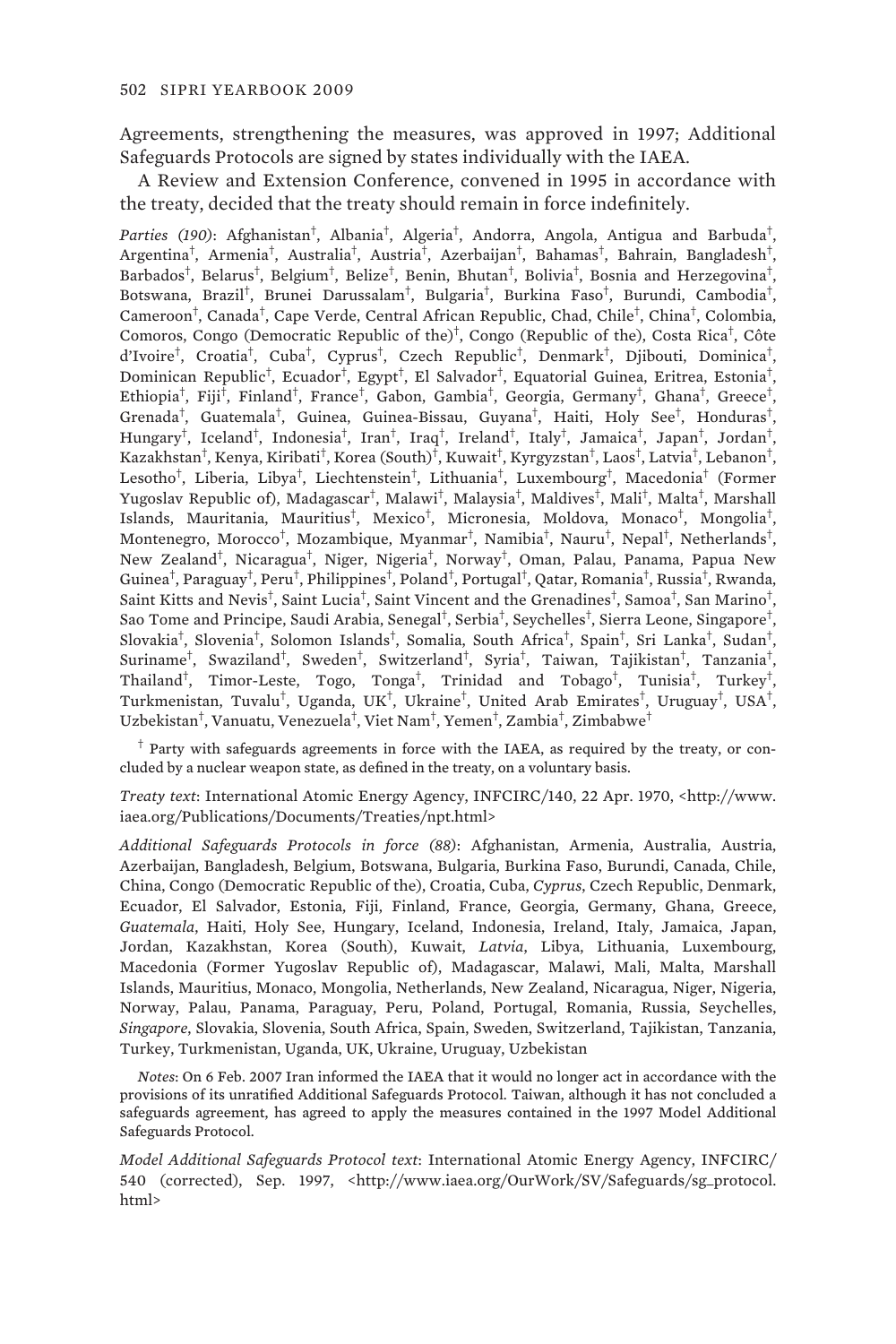#### **Treaty on the Prohibition of the Emplacement of Nuclear Weapons and other Weapons of Mass Destruction on the Seabed and the Ocean Floor and in the Subsoil thereof (Seabed Treaty)**

*Opened for signature at London, Moscow and Washington, DC, on 11 February 1971; entered into force on 18 May 1972; depositaries British, Russian and US governments* 

The treaty prohibits implanting or emplacing on the seabed and the ocean floor and in the subsoil thereof beyond the outer limit of a 12-mile (19-km) seabed zone any nuclear weapons or any other types of weapons of mass destruction as well as structures, launching installations or any other facilities specifically designed for storing, testing or using such weapons.

*Parties (97)*: Afghanistan, Algeria, Antigua and Barbuda, Argentina, Australia, Austria, Bahamas, Belarus, Belgium, Benin, Bosnia and Herzegovina, Botswana, Brazil<sup>1</sup>, Bulgaria, Canada<sup>2</sup>, Cape Verde, Central African Republic, China, Congo (Republic of the), Côte d'Ivoire, Croatia, Cuba, Cyprus, Czech Republic, Denmark, Dominican Republic, Equatorial Guinea, Ethiopia, Finland, Germany, Ghana, Greece, Guatemala, Guinea-Bissau, Hungary, Iceland, India<sup>3</sup>, Iran, Iraq, Ireland, Italy<sup>4</sup>, Jamaica, Japan, Jordan, Korea (South), Laos, Latvia, Lesotho, Libya, Liechtenstein, Luxembourg, Malaysia, Malta, Mauritius, Mexico<sup>5</sup>, Mongolia, Montenegro, Morocco, Nepal, Netherlands, New Zealand, Nicaragua, Niger, Norway, Panama, Philippines, Poland, Portugal, Qatar, Romania, Russia, Rwanda, Saint Kitts and Nevis, Saint Vincent and the Grenadines, Sao Tome and Principe, Saudi Arabia, Serbia<sup>6</sup>, Seychelles, Singapore, Slovakia, Slovenia, Solomon Islands, South Africa, Spain, Swaziland, Sweden, Switzerland, Taiwan, Togo, Tunisia, Turkey<sup>7</sup>, UK, Ukraine, USA, Viet Nam<sup>8</sup>, Yemen, Zambia

 $<sup>1</sup>$  It is the understanding of Brazil that the word 'observation', as it appears in para. 1 of Article III</sup> of the treaty, refers only to observation that is incidental to the normal course of navigation in accordance with international law. <sup>2</sup>

 $<sup>2</sup>$  Canada declared that Article I, para. 1, cannot be interpreted as indicating that any state has a</sup> right to implant or emplace any weapons not prohibited under Article I, para. 1, on the seabed and ocean floor, and in the subsoil thereof, beyond the limits of national jurisdiction, or as constituting any limitation on the principle that this area of the seabed and ocean floor and the subsoil thereof shall be reserved for exclusively peaceful purposes. Articles I, II and III cannot be interpreted as indicating that any state but the coastal state has any right to implant or emplace any weapon not prohibited under Article I, para. 1 on the continental shelf, or the subsoil thereof, appertaining to that coastal state, beyond the outer limit of the seabed zone referred to in Article I and defined in Article II. Article III cannot be interpreted as indicating any restrictions or limitation upon the rights of the coastal state, consistent with its exclusive sovereign rights with respect to the continental shelf, to verify, inspect or effect the removal of any weapon, structure, installation, facility or device implanted or emplaced on the continental shelf, or the subsoil thereof, appertaining to that coastal state, beyond the outer limit of the seabed zone referred to in Article I and defined in Article II. <sup>3</sup>

<sup>3</sup> The accession by India is based on its position that it has full and exclusive rights over the continental shelf adjoining its territory and beyond its territorial waters and the subsoil thereof. There cannot, therefore, be any restriction on, or limitation of, the sovereign right of India as a coastal state to verify, inspect, remove or destroy any weapon, device, structure, installation or facility, which might be implanted or emplaced on or beneath its continental shelf by any other country, or to take such other steps as may be considered necessary to safeguard its security. <sup>4</sup>

<sup>4</sup> Italy stated, inter alia, that in the case of agreements on further measures in the field of disarmament to prevent an arms race on the seabed and ocean floor and in their subsoil, the question of the delimitation of the area within which these measures would find application shall have to be examined and solved in each instance in accordance with the nature of the measures to be adopted. <sup>5</sup>

<sup>5</sup> Mexico declared that the treaty cannot be interpreted to mean that a state has the right to emplace weapons of mass destruction, or arms or military equipment of any type, on the continental shelf of Mexico. It reserves the right to verify, inspect, remove or destroy any weapon, structure,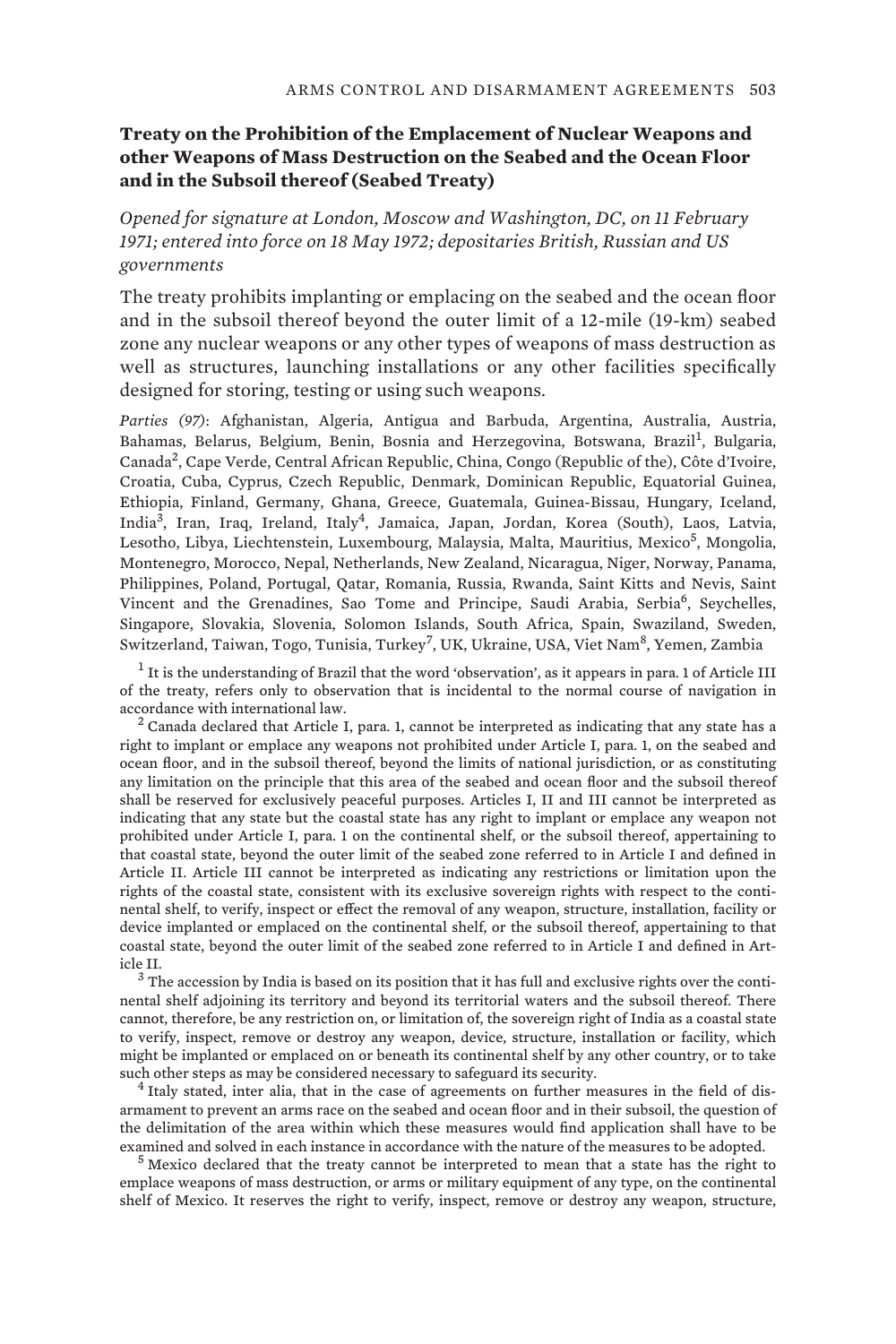installation, device or equipment placed on its continental shelf, including nuclear weapons or other weapons of mass destruction. <sup>6</sup>

 $6$ In 1974 the Ambassador of Yugoslavia transmitted to the US Secretary of State a note stating that in the view of the Yugoslav Government, Article III, para. 1, of the treaty should be interpreted in such a way that a state exercising its right under this article shall be obliged to notify in advance the coastal state, in so far as its observations are to be carried out 'within the stretch of the sea extending above the continental shelf of the said state'. The USA objected to the Yugoslav reservation, which it considered incompatible with the object and purpose of the treaty. <sup>7</sup>

Turkey declared that the provisions of Article II cannot be used by a state party in support of claims other than those related to disarmament. Hence, Article II cannot be interpreted as establishing a link with the UN Convention on the Law of the Sea. Furthermore, no provision of the Seabed Treaty confers on parties the right to militarize zones which have been demilitarized by other international instruments. Nor can it be interpreted as conferring on either the coastal states or other states the right to emplace nuclear weapons or other weapons of mass destruction on the continental shelf of a demilitarized territory.

 $8$  Viet Nam stated that no provision of the treaty should be interpreted in a way that would contradict the rights of the coastal states with regard to their continental shelf, including the right to take measures to ensure their security.

*Signed but not ratified*: Bolivia, Burundi, Cambodia, Cameroon, Colombia, Costa Rica, Gambia, Guinea, Honduras, Lebanon, Liberia, Madagascar, Mali, Myanmar, Paraguay, Senegal, Sierra Leone, Sudan, Tanzania, Uruguay

*Treaty text*: United Nations, *Treaty Series*, vol. 955 (1974)

# **Convention on the Prohibition of the Development, Production and Stockpiling of Bacteriological (Biological) and Toxin Weapons and on their Destruction (Biological and Toxin Weapons Convention, BTWC)**

*Opened for signature at London, Moscow and Washington, DC, on 10 April 1972; entered into force on 26 March 1975; depositaries British, Russian and US governments* 

The convention prohibits the development, production, stockpiling or acquisition by other means or retention of microbial or other biological agents or toxins whatever their origin or method of production of types and in quantities that have no justification of prophylactic, protective or other peaceful purposes, as well as weapons, equipment or means of delivery designed to use such agents or toxins for hostile purposes or in armed conflict. The destruction of the agents, toxins, weapons, equipment and means of delivery in the possession of the parties, or their diversion to peaceful purposes, should be effected not later than nine months after the entry into force of the convention for each country. According to a mandate from the 1996 BTWC Review Conference, an ad hoc group is considering verification and other measures to strengthen the convention.

*Parties (164)*: Afghanistan, Albania, Algeria, Antigua and Barbuda, Argentina, Armenia, Australia, Austria, Azerbaijan, Bahamas, Bahrain, Bangladesh, Barbados, Belarus, Belgium, Belize, Benin, Bhutan, Bolivia, Bosnia and Herzegovina, Botswana, Brazil, Brunei Darussalam, Bulgaria, Burkina Faso, Cambodia, Canada, Cape Verde, Chile, China, Colombia, Congo (Democratic Republic of the), Congo (Republic of the), *Cook Islands*, Costa Rica, Croatia, Cuba, Cyprus, Czech Republic, Denmark, Dominica, Dominican Republic, Ecuador, El Salvador, Equatorial Guinea, Estonia, Ethiopia, Fiji, Finland, France, Gabon, Gambia, Georgia, Germany, Ghana, Greece, Grenada, Guatemala, Guinea-Bissau, Holy See, Honduras, Hungary, Iceland, India, Indonesia, Iran, Iraq, Ireland, Italy, Jamaica, Japan, Jordan, Kazakhstan,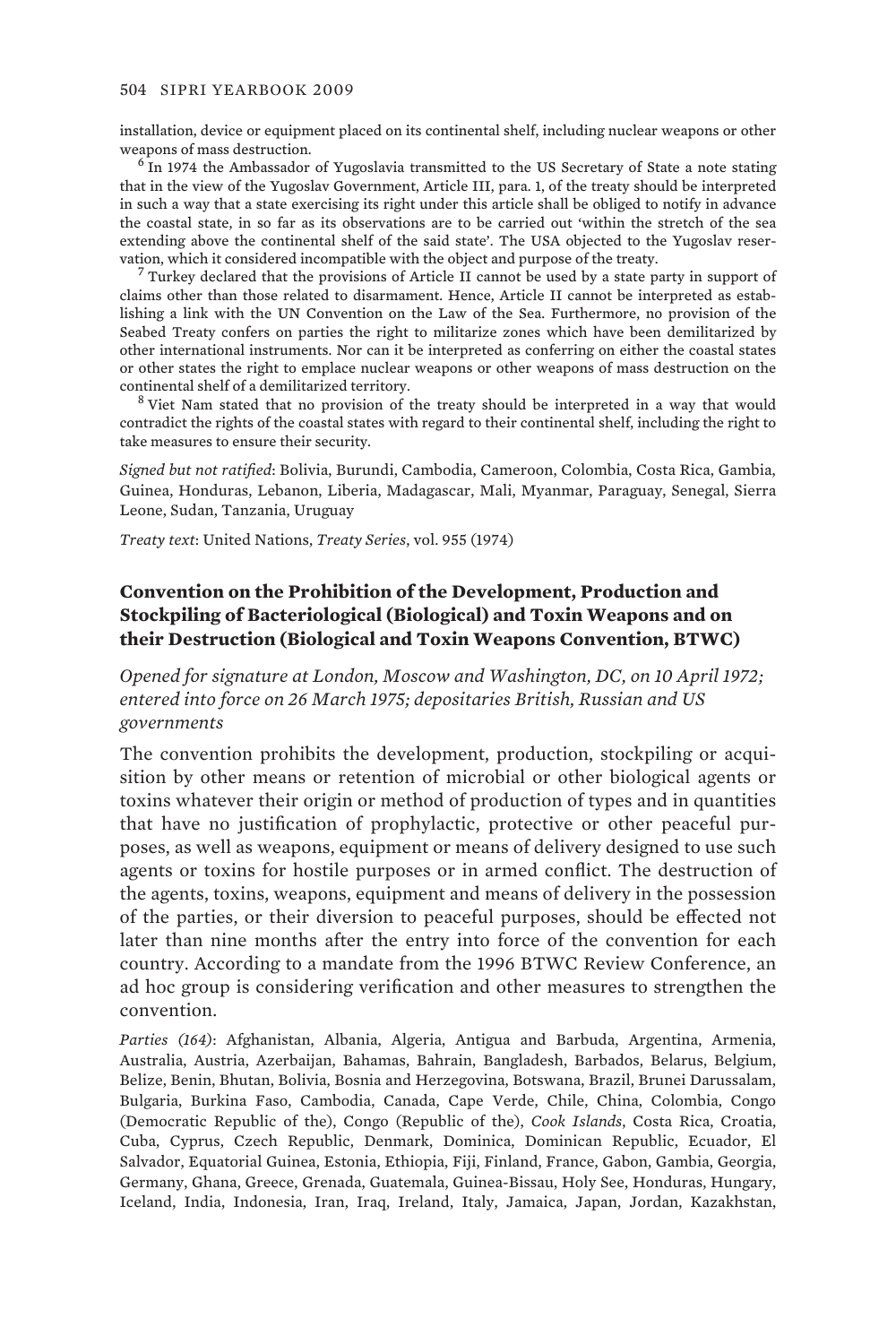Kenya, Korea (North), Korea (South), Kuwait, Kyrgyzstan, Laos, Latvia, Lebanon, Lesotho, Libya, Liechtenstein, Lithuania, Luxembourg, Macedonia (Former Yugoslav Republic of), *Madagascar*, Malaysia, Maldives, Mali, Malta, Mauritius, Mexico, Moldova, Monaco, Mongolia, Montenegro, Morocco, Netherlands, New Zealand, Nicaragua, Niger, Nigeria, Norway, Oman, Pakistan, Palau, Panama, Papua New Guinea, Paraguay, Peru, Philippines, Poland, Portugal, Qatar, Romania, Russia, Rwanda, Saint Kitts and Nevis, Saint Lucia, Saint Vincent and the Grenadines, San Marino, Sao Tome and Principe, Saudi Arabia, Senegal, Serbia, Seychelles, Sierra Leone, Singapore, Slovakia, Slovenia, Solomon Islands, South Africa, Spain, Sri Lanka, Sudan, Suriname, Swaziland, Sweden, Switzerland\*, Taiwan, *Tajikistan*, Thailand, Timor-Leste, Togo, Tonga, Trinidad and Tobago, Tunisia, Turkey, Turkmenistan, Uganda, UK, Ukraine, *United Arab Emirates*, Uruguay, USA, Uzbekistan, Vanuatu, Venezuela, Viet Nam, Yemen, *Zambia*, Zimbabwe

\* With reservation.

*Signed but not ratified*: Burundi, Central African Republic, Côte d'Ivoire, Egypt, Guyana, Haiti, Liberia, Malawi, Myanmar, Nepal, Somalia, Syria, Tanzania

*Treaty text*: United Nations, *Treaty Series*, vol. 1015 (1976)

#### **Treaty on the Limitation of Anti-Ballistic Missile Systems (ABM Treaty)**

*Signed by the USA and the USSR at Moscow on 26 May 1972; entered into force on 3 October 1972; not in force from 13 June 2002* 

The parties—Russia and the USA—undertook not to build nationwide defences against ballistic missile attack and to limit the development and deployment of permitted strategic missile defences. The treaty prohibited the parties from giving air defence missiles, radars or launchers the technical ability to counter strategic ballistic missiles and from testing them in a strategic ABM mode.

The **1974 Protocol** to the ABM Treaty introduced further numerical restrictions on permitted ballistic missile defences.

In 1997 Russia and the USA signed a set of Agreed Statements, specifying the demarcation line between strategic missile defences, which are not permitted under the treaty, and non-strategic or theatre missile defences, which are permitted under the treaty. The set of 1997 agreements on anti-missile defence were ratified by Russia in April 2000, but because the USA did not ratify them they did not enter into force. On 13 December 2001 the USA announced its withdrawal from the treaty, which came into effect on 13 June 2002.

*Treaty and protocal texts*: US Department of State, <http://www.state.gov/www/global/arms/ treaties/abmpage.html>

#### **Treaty on the Limitation of Underground Nuclear Weapon Tests (Threshold Test-Ban Treaty, TTBT)**

*Signed by the USA and the USSR at Moscow on 3 July 1974; entered into force on 11 December 1990* 

The parties—Russia and the USA—undertake not to carry out any underground nuclear weapon test having a yield exceeding 150 kilotons. The 1974 verification protocol was replaced in 1990 with a new protocol.

*Treaty and protocol texts*: United Nations, *Treaty Series*, vol. 1714 (1993)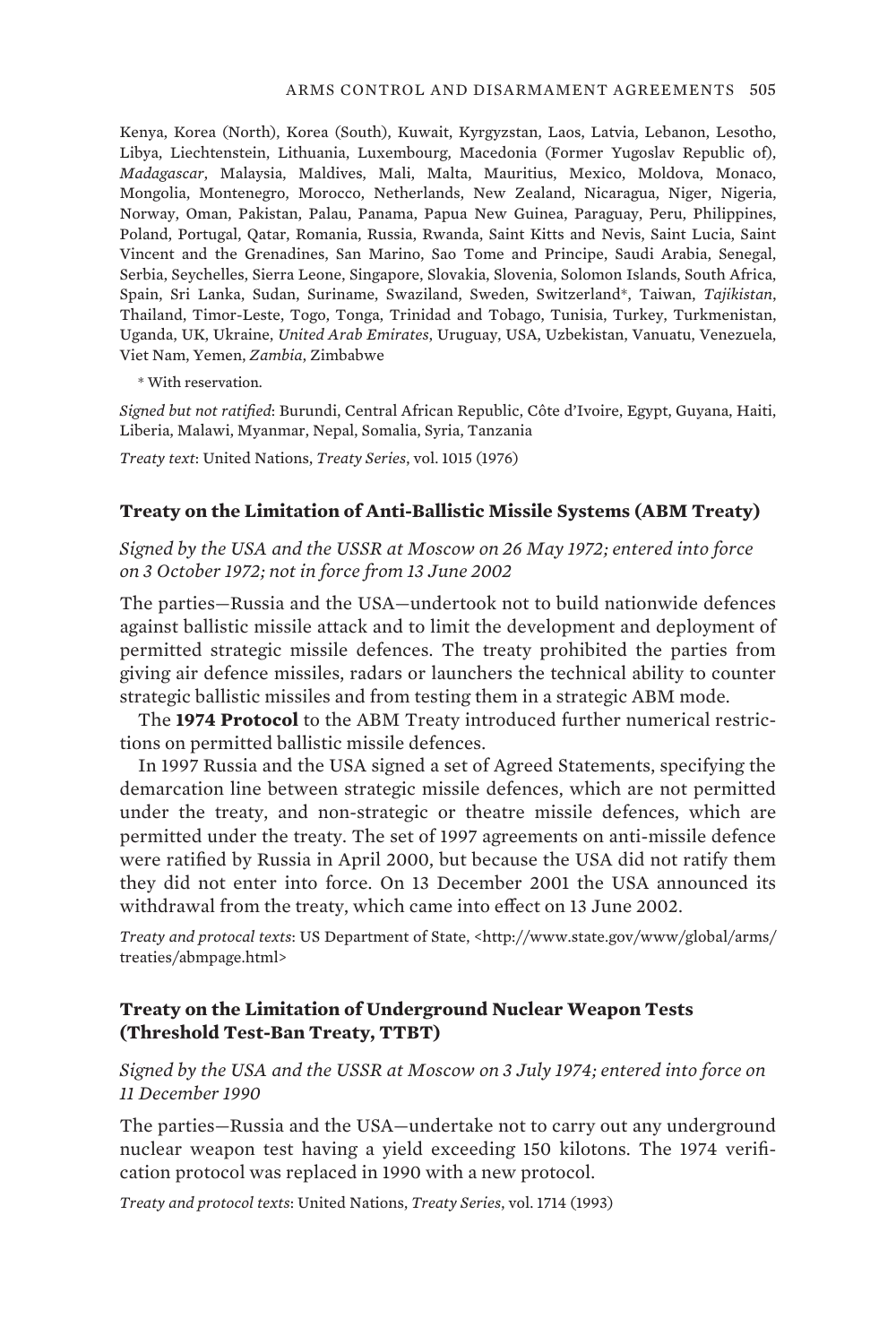# **Treaty on Underground Nuclear Explosions for Peaceful Purposes (Peaceful Nuclear Explosions Treaty, PNET)**

*Signed by the USA and the USSR at Moscow and Washington, DC, on 28 May 1976; entered into force on 11 December 1990* 

The parties—Russia and the USA—undertake not to carry out any individual underground nuclear explosion for peaceful purposes having a yield exceeding 150 kilotons or any group explosion having an aggregate yield exceeding 150 kilotons; and not to carry out any group explosion having an aggregate yield exceeding 1500 kilotons unless the individual explosions in the group could be identified and measured by agreed verification procedures. The 1976 verification protocol was replaced in 1990 with a new protocol.

*Treaty text*: United Nations, *Treaty Series*, vol. 1714 (1993)

# **Convention on the Prohibition of Military or Any Other Hostile Use of Environmental Modification Techniques (Enmod Convention)**

*Opened for signature at Geneva on 18 May 1977; entered into force on 5 October 1978; depositary UN Secretary-General* 

The convention prohibits military or any other hostile use of environmental modification techniques having widespread, long-lasting or severe effects as the means of destruction, damage or injury to states party to the convention. The term 'environmental modification techniques' refers to any technique for changing—through the deliberate manipulation of natural processes—the dynamics, composition or structure of the earth, including its biota, lithosphere, hydrosphere and atmosphere, or of outer space. The understandings reached during the negotiations, but not written into the convention, define the terms 'widespread', 'long-lasting' and 'severe'.

*Parties (73)*: Afghanistan, Algeria, Antigua and Barbuda, Argentina, Armenia, Australia, Austria, Bangladesh, Belarus, Belgium, Benin, Brazil, Bulgaria, Canada, Cape Verde, Chile, China\*, Costa Rica, Cuba, Cyprus, Czech Republic, Denmark, Dominica, Egypt, Finland, Germany, Ghana, Greece, Guatemala, Hungary, India, Ireland, Italy, Japan, Kazakhstan, Korea (North), Korea (South)\*, Kuwait, Lithuania, Laos, Malawi, Mauritius, Mongolia, Netherlands\*, New Zealand, Nicaragua, Niger, Norway, Pakistan, Panama, Papua New Guinea, Poland, Romania, Russia, Saint Lucia, Saint Vincent and the Grenadines, Sao Tome and Principe, Slovakia, Slovenia, Solomon Islands, Spain, Sri Lanka, Sweden, Switzerland, Tajikistan, Tunisia, UK, Ukraine, Uruguay, USA, Uzbekistan, Viet Nam, Yemen

\* With declaration.

*Signed but not ratified*: Bolivia, Congo (Democratic Republic of the), Ethiopia, Holy See, Iceland, Iran, Iraq, Lebanon, Liberia, Luxembourg, Morocco, Portugal, Sierra Leone, Syria, Turkey, Uganda

*Convention text*: United Nations Treaty Collection, <http://treaties.un.org/Pages/CTCTreaties. aspx?id=26>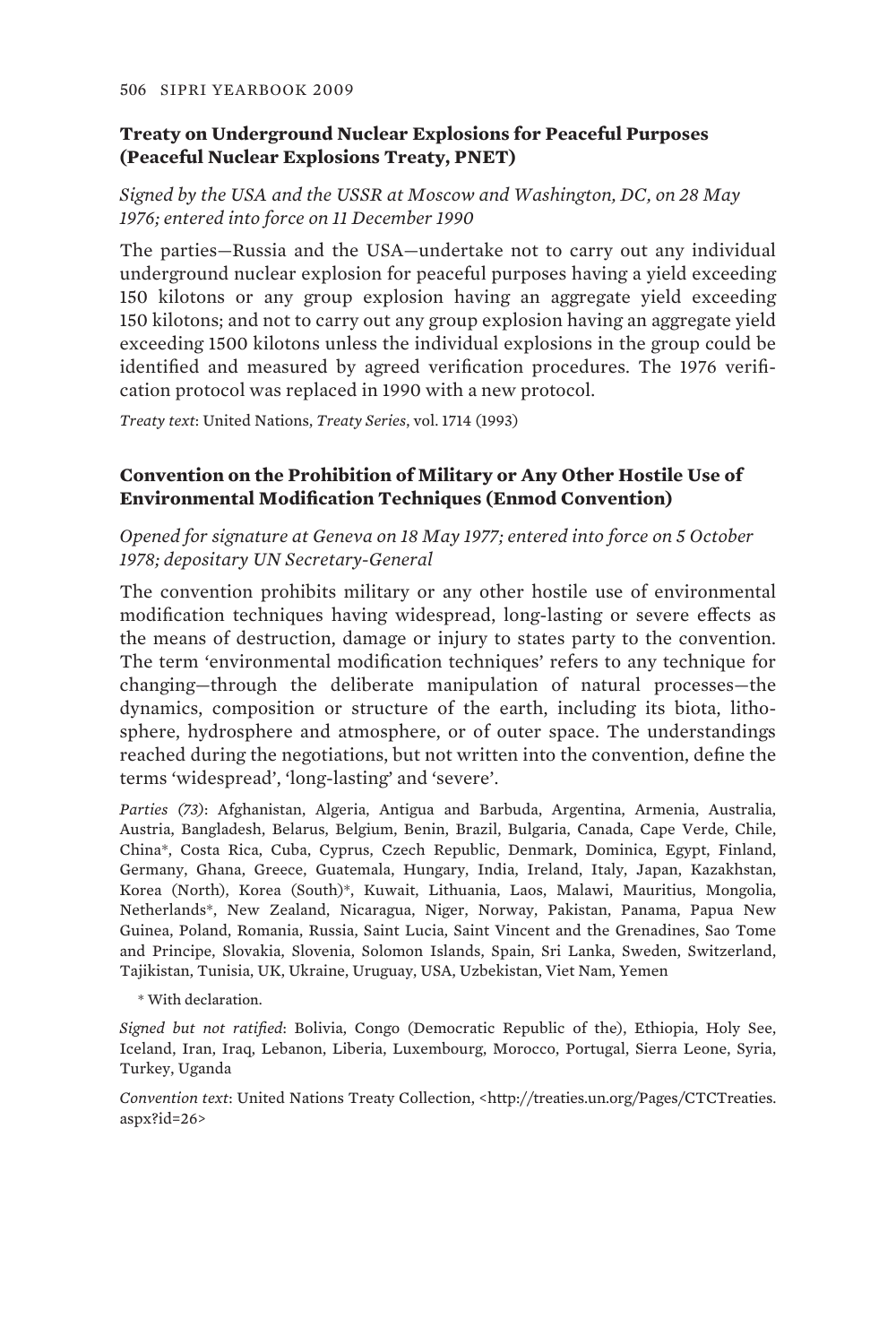# **Convention on the Physical Protection of Nuclear Material and Nuclear Facilities**

*Original convention opened for signature at New York and Vienna on 3 March 1980; entered into force on 8 February 1987; convention amended in 2005; depositary IAEA Director General* 

The amended convention obligates the parties to protect nuclear facilities and material used for peaceful purposes while in storage as well as transport. The amendments will take effect 30 days after they have been ratified, accepted or approved by two-thirds of the states parties to the convention.

*Parties to the original convention (138)*: Afghanistan, Albania, Algeria\*, Andorra\*, Antigua and Barbuda, Argentina\*, Armenia, Australia, Austria\*, Azerbaijan\*, *Bahamas*, Bangladesh, Belarus, Belgium\*, Bolivia, Bosnia and Herzegovina, Botswana, Brazil, Bulgaria, Burkina Faso, Cambodia, Cameroon, Canada, Cape Verde, *Central African Republic*, Chile, China\*, Colombia, Comoros, Congo (Democratic Republic of the), Costa Rica, Croatia, Cuba\*, Cyprus\*, Czech Republic, Denmark, Djibouti, Dominica, Ecuador, El Salvador\*, Equatorial Guinea, Estonia, Euratom\*, *Fiji*, Finland\*, France\*, *Gabon*, Georgia, Germany, Ghana, Greece\*, Grenada, Guatemala\*, Guinea, *Guinea-Bissau*, Guyana, Honduras, Hungary, Iceland, India\*, Indonesia\*, Ireland\*, Israel\*, Italy\*, Jamaica, Japan, Kazakhstan, Kenya, Korea (South)\*, Kuwait\*, Latvia, Lebanon, Libya, Liechtenstein, Lithuania, Luxembourg\*, Macedonia (Former Yugoslav Republic of), Madagascar, Mali, Malta, Marshall Islands, *Mauritania*, Mexico, Moldova, Monaco, Mongolia, Montenegro, Morocco, Mozambique\*, Namibia, Nauru, Netherlands\*, New Zealand, Nicaragua, Niger, Nigeria, Norway\*, Oman\*, Pakistan\*, Palau, Panama, Paraguay, Peru\*, Philippines, Poland, Portugal\*, Qatar\*, Romania\*, Russia\*, Rwanda, *Saint Kitts and Nevis*, Senegal, Serbia, Seychelles, Slovakia, Slovenia, South Africa\*, Spain\*, Sudan, Swaziland, Sweden\*, Switzerland\*, Tajikistan, Tanzania, Togo, Tonga, Trinidad and Tobago, Tunisia, Turkey\*, Turkmenistan, Uganda, UK\*, Ukraine, United Arab Emirates, Uruguay, USA, Uzbekistan, Yemen

\* With reservation and/or declaration.

*Signed but not ratified*: Dominican Republic, Haiti

*Convention text*: International Atomic Energy Agency, INFCIRC/274/Rev.1, May 1980, <http://www.iaea.org/Publications/Documents/Conventions/cppnm.html>

*Ratifications, acceptances or approvals of the amended convention deposited (22)*: Algeria, Australia, Austria, Bulgaria, Croatia, Fiji, Gabon, Hungary, India, Kenya, Libya, Mauritania, Moldova, Nigeria, Poland, Romania, Russia, Seychelles, Spain, Switzerland, Turkmenistan, Ukraine

*Amendment text*: International Atomic Energy Agency, Board of Governors, GOV/INF/2005/ 10-GC(49)/INF/6, 6 Sep. 2005, <http://www.iaea.org/Publications/Documents/Conventions/ cppnm.html>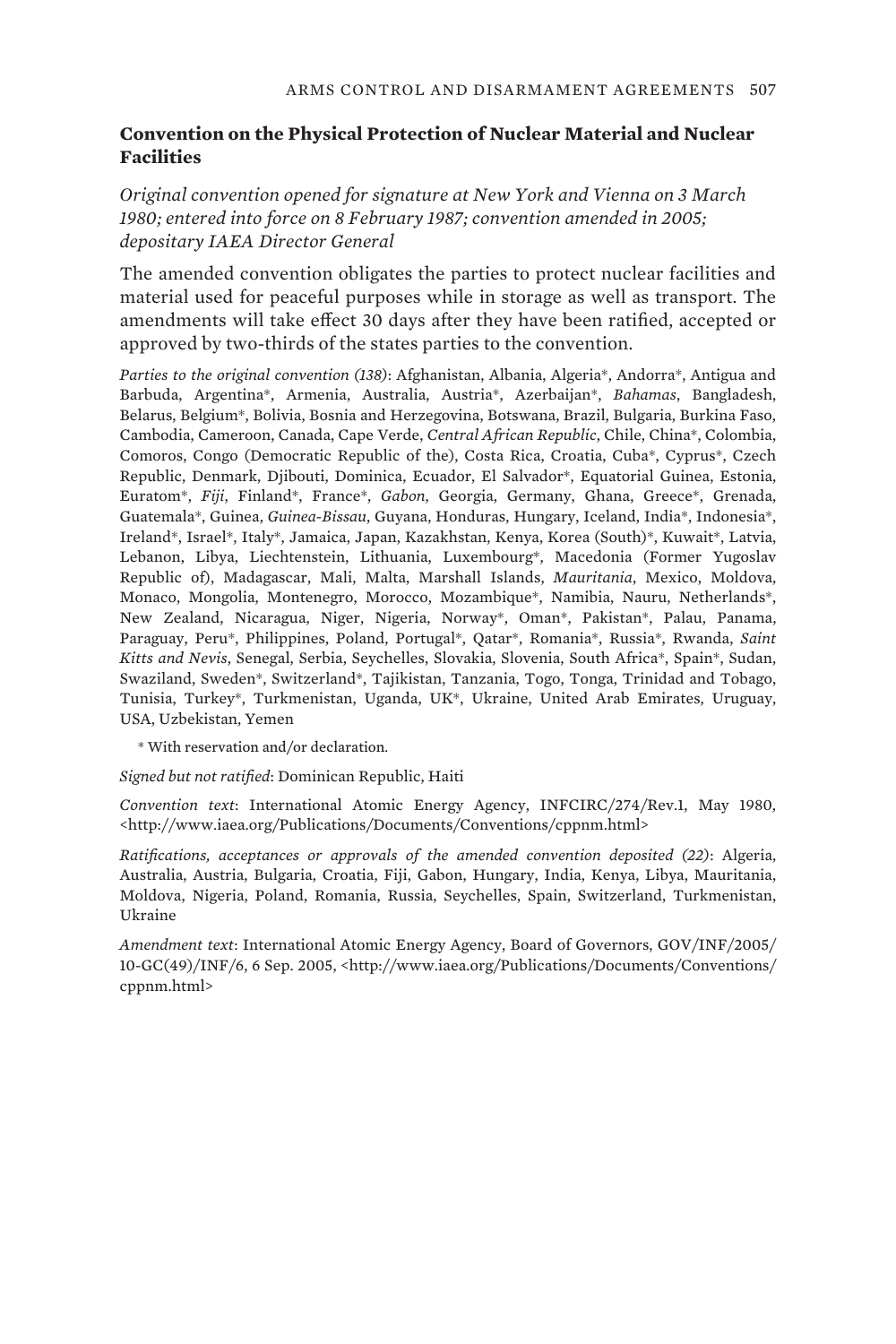# **Convention on Prohibitions or Restrictions on the Use of Certain Conventional Weapons which may be Deemed to be Excessively Injurious or to have Indiscriminate Effects (CCW Convention, or 'Inhumane Weapons' Convention)**

*The convention, with protocols I, II and III, opened for signature at New York on 10 April 1981; entered into force on 2 December 1983; depositary UN Secretary-General* 

The convention is an 'umbrella treaty', under which specific agreements can be concluded in the form of protocols. In order to become a party to the convention a state must ratify at least two of the protocols.

*The amendment to Article I of the original convention* was opened for signature at Geneva on 21 November 2001. It expands the scope of application to non-international armed conflicts. The amended convention entered into force on 18 May 2004.

*Protocol I* prohibits the use of weapons intended to injure by fragments which are not detectable in the human body by X-rays.

*Protocol II* prohibits or restricts the use of mines, booby-traps and other devices.

*Amended Protocol II*, which entered into force on 3 December 1998, reinforces the constraints regarding landmines.

*Protocol III* restricts the use of incendiary weapons.

*Protocol IV*, which entered into force on 30 July 1998, prohibits the employment of laser weapons specifically designed to cause permanent blindness to unenhanced vision.

*Protocol V*, which entered into force on 12 November 2006, recognizes the need for measures of a generic nature to minimize the risks and effects of explosive remnants of war.

*Parties to the original convention and protocols (108)*: Albania, Argentina\*, Australia, Austria, Bangladesh, Belarus, Belgium, Benin<sup>1</sup>, Bolivia, Bosnia and Herzegovina, Brazil, Bulgaria, Burkina Faso, Cambodia, Cameroon, Canada\*, Cape Verde, Chile<sup>1</sup>, China\*, Colombia, Costa Rica, Croatia, Cuba, Cyprus\*, Czech Republic, Denmark, Djibouti, Ecuador, El Salvador, Estonia1, Finland, France\*, Gabon1, Georgia, Germany, Greece, Guatemala, *Guinea-Bissau*, Holy See\*, Honduras, Hungary, *Iceland*, India, Ireland, Israel\*<sup>2</sup> , Italy\*, *Jamaica*2, Japan, Jordan<sup>1</sup>, Korea (South)<sup>3</sup>, Laos, Latvia, Lesotho, Liberia, Liechtenstein, Lithuania<sup>1</sup>, Luxembourg, Macedonia (Former Yugoslav Republic of), *Madagascar*, Maldives<sup>1</sup>, Mali, Malta, Mauritius, Mexico, Moldova, Monaco<sup>3</sup>, Mongolia, Montenegro, Morocco<sup>4</sup>, Nauru, Netherlands\*, New Zealand, Nicaragua<sup>1</sup>, Niger, Norway, Pakistan, Panama, Paraguay, Peru<sup>1</sup>, Philippines, Poland, Portugal, Romania\*, Russia, Saudi Arabia<sup>1</sup>, Senegal<sup>5</sup>, Serbia, Seychelles, Sierra Leone1, Slovakia, Slovenia, South Africa, Spain, Sri Lanka, Sweden, Switzerland, Tajikistan, Togo, Tunisia, Turkey\*<sup>3</sup>, Turkmenistan<sup>2</sup>, Uganda, UK\*, Ukraine, Uruguay, USA\*<sup>2</sup>, Uzbekistan, Venezuela

- 1 Party only to 1981 Protocols I and III.
- 2 Party only to 1981 Protocols I and II.
- 3 Party only to 1981 Protocol I.
- 4 Party only to 1981 Protocol II.
- 5 Party only to 1981 Protocol III.

<sup>\*</sup> With reservation and/or declaration.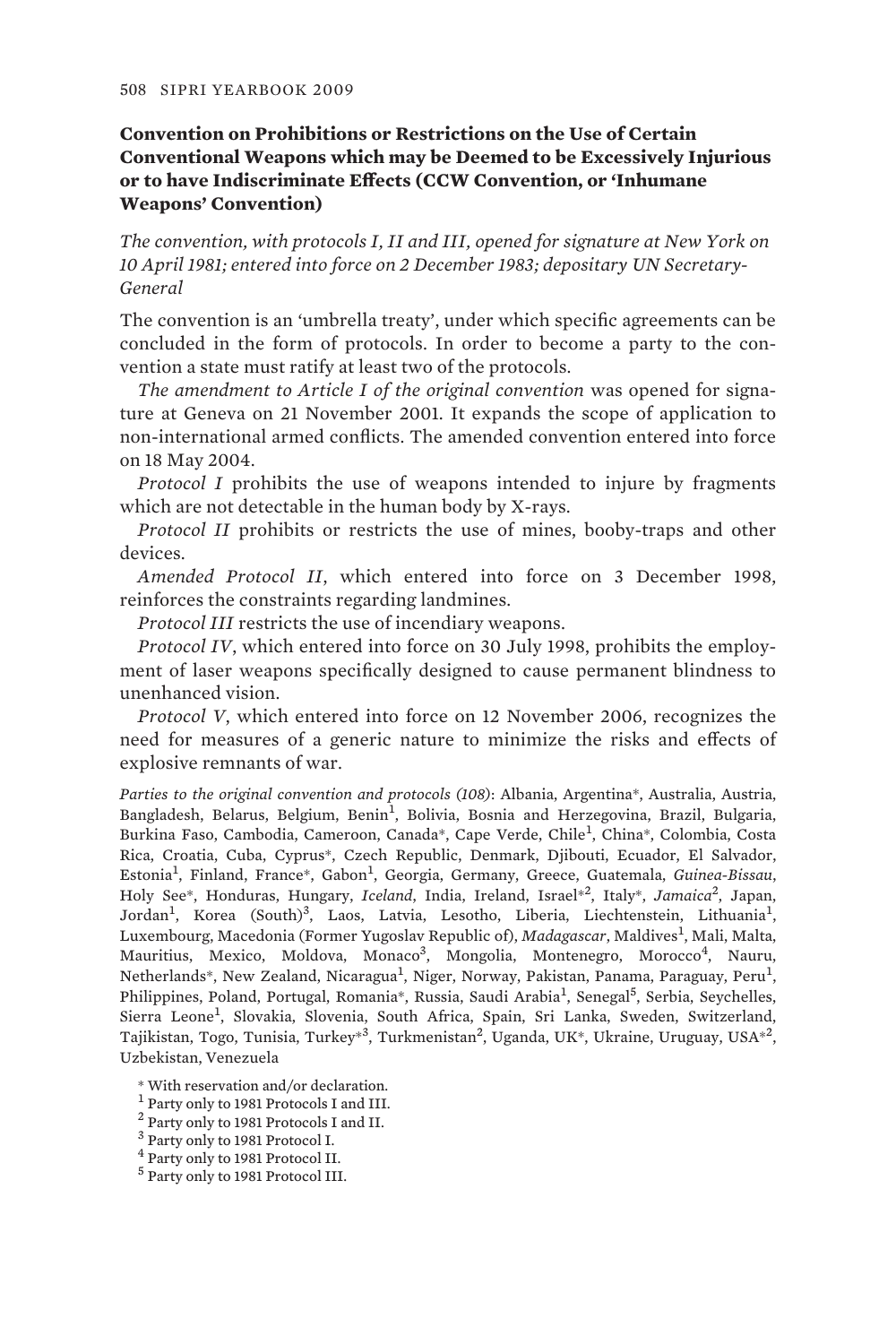*Signed but not ratified the original convention and protocols*: Afghanistan, Egypt, Nigeria, Sudan, Viet Nam

*Parties to the amended convention and original protocols (64)*: Albania, Argentina, Australia, Austria, *Belarus*, Belgium, *Bosnia and Herzegovina*, Bulgaria, Burkina Faso, Canada, Chile, China, Croatia, Cuba, Czech Republic, Denmark, El Salvador, Estonia, Finland, France, Germany, Greece, *Guinea-Bissau*, Holy See\*, Hungary, *Iceland*, India, Ireland, Italy, *Jamaica*, Japan, Korea (South), Latvia, Liberia, Liechtenstein, Lithuania, Luxembourg, Macedonia (Former Yugoslav Republic of), Malta, Mexico\*, Moldova, Montenegro, Netherlands, Nicaragua, Niger, Norway, Panama, *Paraguay*, Peru, Poland, *Portugal*, Romania, Russia, Serbia, Sierra Leone, Slovakia, *Slovenia*, Spain, Sri Lanka, Sweden, Switzerland, Turkey, UK, Ukraine

\* With reservation and/or declaration.

*Parties to Amended Protocol II (92)*: Albania, Argentina, Australia, Austria, Bangladesh, Belarus, Belgium, Bolivia, Bosnia and Herzegovina, Brazil, Bulgaria, Burkina Faso, Cambodia, Cameroon, Canada, Cape Verde, Chile, China, Colombia, Costa Rica, Croatia, Cyprus, Czech Republic, Denmark, Ecuador, El Salvador, Estonia, Finland, France, Germany, Greece, Guatemala, *Guinea-Bissau*, Holy See, Honduras, Hungary, *Iceland*, India, Ireland, Israel, Italy, *Jamaica*, Japan, Jordan, Korea (South), Latvia, Liberia, Liechtenstein, Lithuania, Luxembourg, Macedonia (Former Yugoslav Republic of), *Madagascar*, Maldives, Mali, Malta, Moldova, Monaco, Morocco, Nauru, Netherlands, New Zealand, Nicaragua, Niger, Norway, Pakistan, Panama, Paraguay, Peru, Philippines, Poland, Portugal, Romania, Russia, Senegal, Seychelles, Sierra Leone, Slovakia, Slovenia, South Africa, Spain, Sri Lanka, Sweden, Switzerland, Tajikistan, Tunisia, Turkey, Turkmenistan, UK, Ukraine, Uruguay, USA, Venezuela

*Parties to Protocol IV (93)*: Albania, Argentina, Australia\*, Austria\*, Bangladesh, Belarus, Belgium\*, Bolivia, Bosnia and Herzegovina, Brazil, Bulgaria, Burkina Faso, Cambodia, Cameroon, Canada\*, Cape Verde, Chile, China, Colombia, Costa Rica, Croatia, Cyprus, Czech Republic, Denmark, Ecuador, El Salvador, Estonia, Finland, France, Georgia, Germany\*, Greece\*, Guatemala, *Guinea-Bissau*, Holy See, Honduras, Hungary, *Iceland*, India, Ireland\*, Israel\*, Italy\*, *Jamaica*, Japan, Latvia, Liberia, Liechtenstein\*, Lithuania, Luxembourg, Macedonia (Former Yugoslav Republic of), *Madagascar*, Maldives, Mali, Malta, Mauritius, Mexico, Moldova, Mongolia, Montenegro, Morocco, Nauru, Netherlands\*, New Zealand, Nicaragua, Niger, Norway, Pakistan, Panama, *Paraguay*, Peru, Philippines, Poland\*, Portugal, Romania, Russia, Saudi Arabia, Serbia, Seychelles, Sierra Leone, Slovakia, Slovenia, South Africa\*, Spain, Sri Lanka, Sweden\*, Switzerland\*, Tajikistan, Tunisia, Turkey, UK\*, Ukraine, Uruguay, Uzbekistan

\* With reservation and/or declaration.

*Parties to Protocol V (51)*: Albania, Australia, Austria, *Belarus*, Bosnia and Herzegovina, Bulgaria, Croatia, Czech Republic, Denmark, El Salvador, Estonia, Finland, France, *Georgia*, Germany, *Guatemala*, *Guinea-Bissau*, Holy See\*, Hungary, *Iceland*, India, Ireland, *Jamaica*, *Korea (South)*, Liberia, Liechtenstein, Lithuania, Luxembourg, Macedonia (Former Yugoslav Republic of), *Madagascar*, Malta, *Moldova*, Netherlands, New Zealand, Nicaragua, Norway, *Paraguay*, *Portugal*, *Romania*, *Russia*, *Senegal*, Sierra Leone, Slovakia, Slovenia, Spain, Sweden, Switzerland, Tajikistan, *Tunisia*, Ukraine, Uruguay

\* With reservation and/or declaration.

*Convention and protocol texts (original and amendments)*: United Nations Treaty Collection, <http://treaties.un.org/Pages/CTCTreaties.aspx?id=26>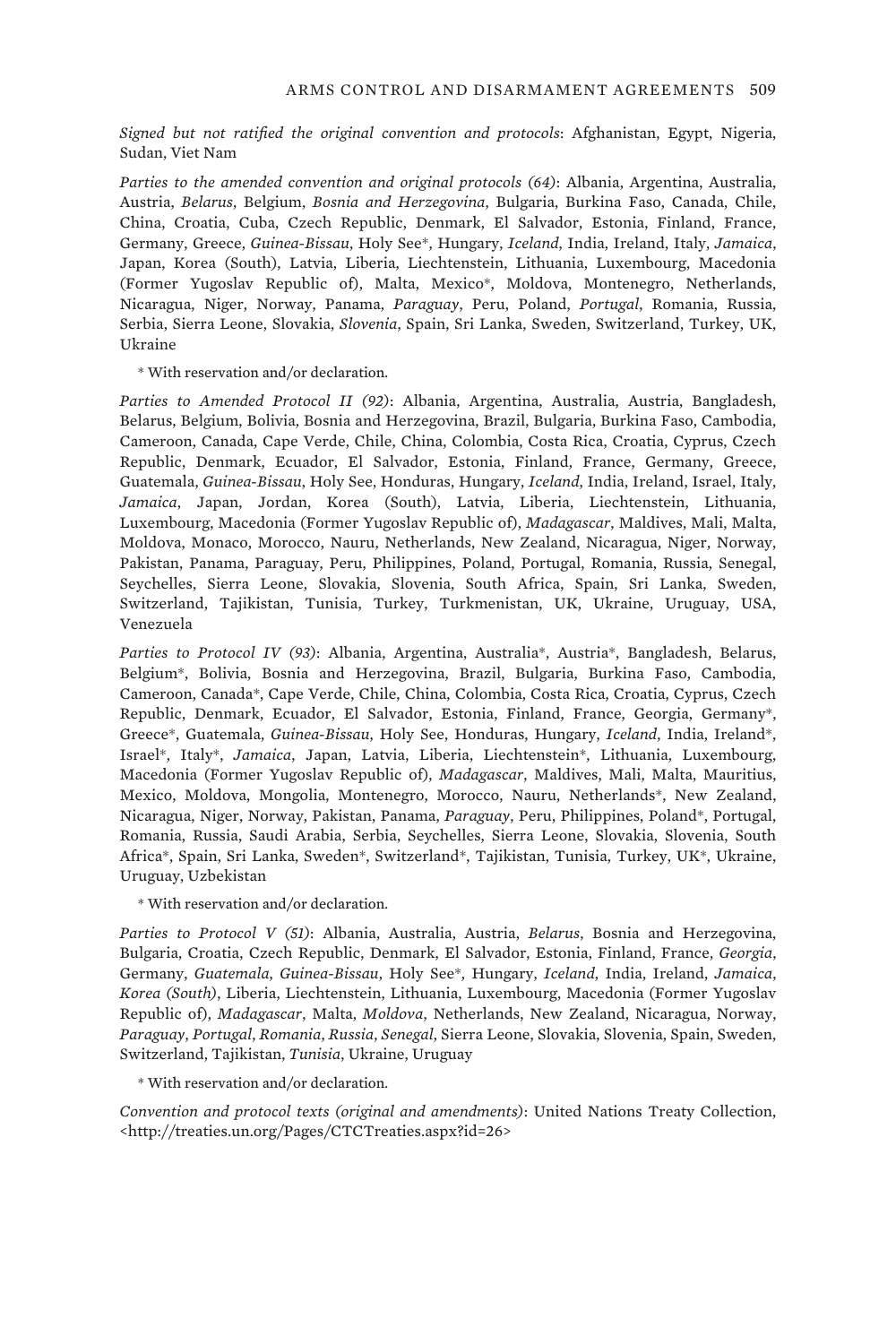#### **South Pacific Nuclear Free Zone Treaty (Treaty of Rarotonga)**

#### *Opened for signature at Rarotonga on 6 August 1985; entered into force on 11 December 1986; depositary Director of the Pacific Islands Forum Secretariat*

The treaty prohibits the manufacture or acquisition of any nuclear explosive device, as well as possession or control over such device by the parties anywhere inside or outside the zone defined in an annex. The parties also undertake not to supply nuclear material or equipment, unless subject to IAEA safeguards, and to prevent in their territories the stationing as well as the testing of any nuclear explosive device and undertake not to dump, and to prevent the dumping of, radioactive waste and other radioactive matter at sea anywhere within the zone. Each party remains free to allow visits, as well as transit, by foreign ships and aircraft.

The treaty is open for signature by the members of the Pacific Islands Forum.

Under *Protocol 1* France, the UK and the USA undertake to apply the treaty prohibitions relating to the manufacture, stationing and testing of nuclear explosive devices in the territories situated within the zone for which they are internationally responsible.

Under *Protocol 2* China, France, Russia, the UK and the USA undertake not to use or threaten to use a nuclear explosive device against the parties to the treaty or against any territory within the zone for which a party to Protocol 1 is internationally responsible.

Under *Protocol 3* China, France, Russia, the UK and the USA undertake not to test any nuclear explosive device anywhere within the zone.

*Parties (13)*: Australia, Cook Islands, Fiji, Kiribati, Nauru, New Zealand, Niue, Papua New Guinea, Samoa, Solomon Islands, Tonga, Tuvalu, Vanuatu

*Parties to Protocol 1*: France, UK; signed but not ratified: USA

*Parties to Protocol 2*: China, France<sup>1</sup> , Russia, UK2; *signed but not ratified*: USA

<sup>1</sup> France declared that the negative security guarantees set out in Protocol 2 are the same as the Conference on Disarmament declaration of 6 Apr. 1995 referred to in UN Security Council Resolution 984 of 11 Apr. 1995. <sup>2</sup>

 $2$  On ratifying Protocol 2 in 1997, the UK declared that nothing in the treaty affects the rights under international law with regard to transit of the zone or visits to ports and airfields within the zone by ships and aircraft. The UK will not be bound by the undertakings in Protocol 2 in case of an invasion or any other attack on the UK, its territories, its armed forces or its allies, carried out or sustained by a party to the treaty in association or alliance with a nuclear weapon state or if a party violates its non-proliferation obligations under the treaty.

*Parties to Protocol 3*: China, France, Russia, UK; signed but not ratified: USA

*Treaty text*: United Nations, *Treaty Series*, vol. 1445 (1987)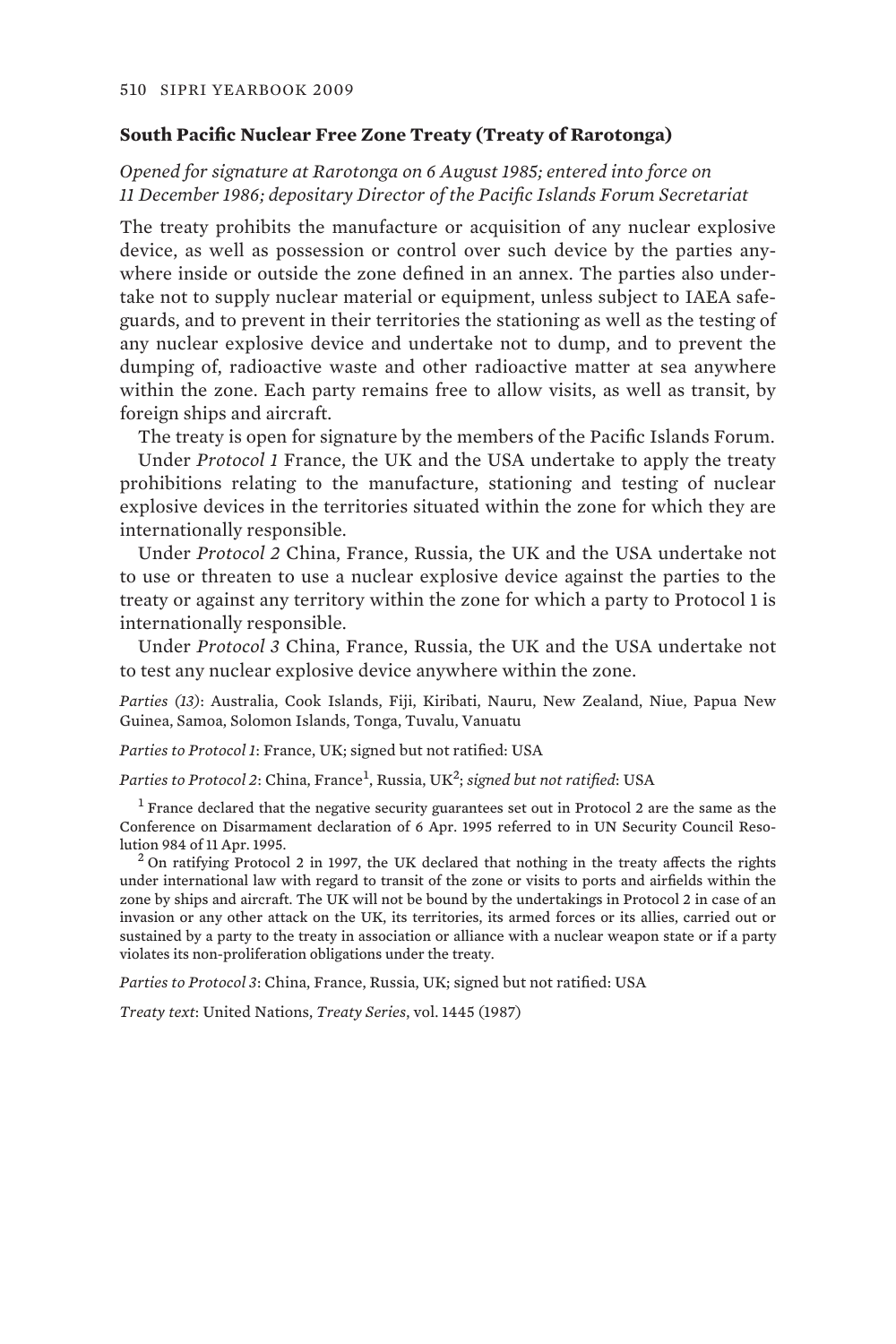#### **Treaty on the Elimination of Intermediate-Range and Shorter-Range Missiles (INF Treaty)**

*Signed by the USA and the USSR at Washington, DC, on 8 December 1987; entered into force on 1 June 1988* 

The treaty obligated the original parties—the USA and the USSR—to destroy all ground-launched ballistic and cruise missiles with a range of 500–5500 km (intermediate-range, 1000–5500 km; and shorter-range, 500–1000 km) and their launchers by 1 June 1991. A total of 2692 missiles were eliminated by May 1991. In 1994 treaty membership was expanded to include Belarus, Kazakhstan and Ukraine. For 10 years after 1 June 1991 on-site inspections were conducted to verify compliance. The use of surveillance satellites for data collection has continued after the end of on-site inspections on 31 May 2001.

*Treaty text*: US Department of State, <http://www.state.gov/www/global/arms/treaties/inf2. html>

#### **Treaty on Conventional Armed Forces in Europe (CFE Treaty)**

*Original treaty signed at Paris on 19 November 1990; entered into force on 9 November 1992; depositary Dutch Government* 

The treaty sets ceilings on five categories of treaty-limited equipment (TLE) battle tanks, armoured combat vehicles, artillery of at least 100-mm calibre, combat aircraft and attack helicopters—in an area stretching from the Atlantic Ocean to the Ural Mountains (the Atlantic-to-the-Urals, ATTU, zone).

The treaty was negotiated and signed by the member states of the Warsaw Treaty Organization and NATO within the framework of the Conference on Security and Co-operation in Europe (from 1995 the Organization for Security and Co-operation in Europe, OSCE).

The **1992 Tashkent Agreement**, adopted by the former Soviet republics with territories within the ATTU zone (with the exception of Estonia, Latvia and Lithuania) and the **1992 Oslo Document** (Final Document of the Extraordinary Conference of the States Parties to the CFE Treaty) introduced modifications to the treaty required because of the emergence of new states after the break-up of the USSR.

*Parties (30)*: Armenia, Azerbaijan, Belarus, Belgium, Bulgaria, Canada, Czech Republic, Denmark, France, Georgia, Germany, Greece, Hungary, Iceland, Italy, Kazakhstan, Luxembourg, Moldova, Netherlands, Norway, Poland, Portugal, Romania, Russia<sup>1</sup>, Slovakia, Spain, Turkey, UK, Ukraine, USA

 $^1$  On 14 July 2007 Russia declared its intention to suspend its participation in the CFE Treaty and associated documents and agreements, which took effect on 12 Dec. 2007.

The first Review Conference of the CFE Treaty adopted the **1996 Flank Document**, which reorganized the flank areas geographically and numerically, allowing Russia and Ukraine to deploy more TLE.

*Original treaty text*: Organization for Security and Co-operation in Europe, <http://www.osce. org/item/13752.html?html=1>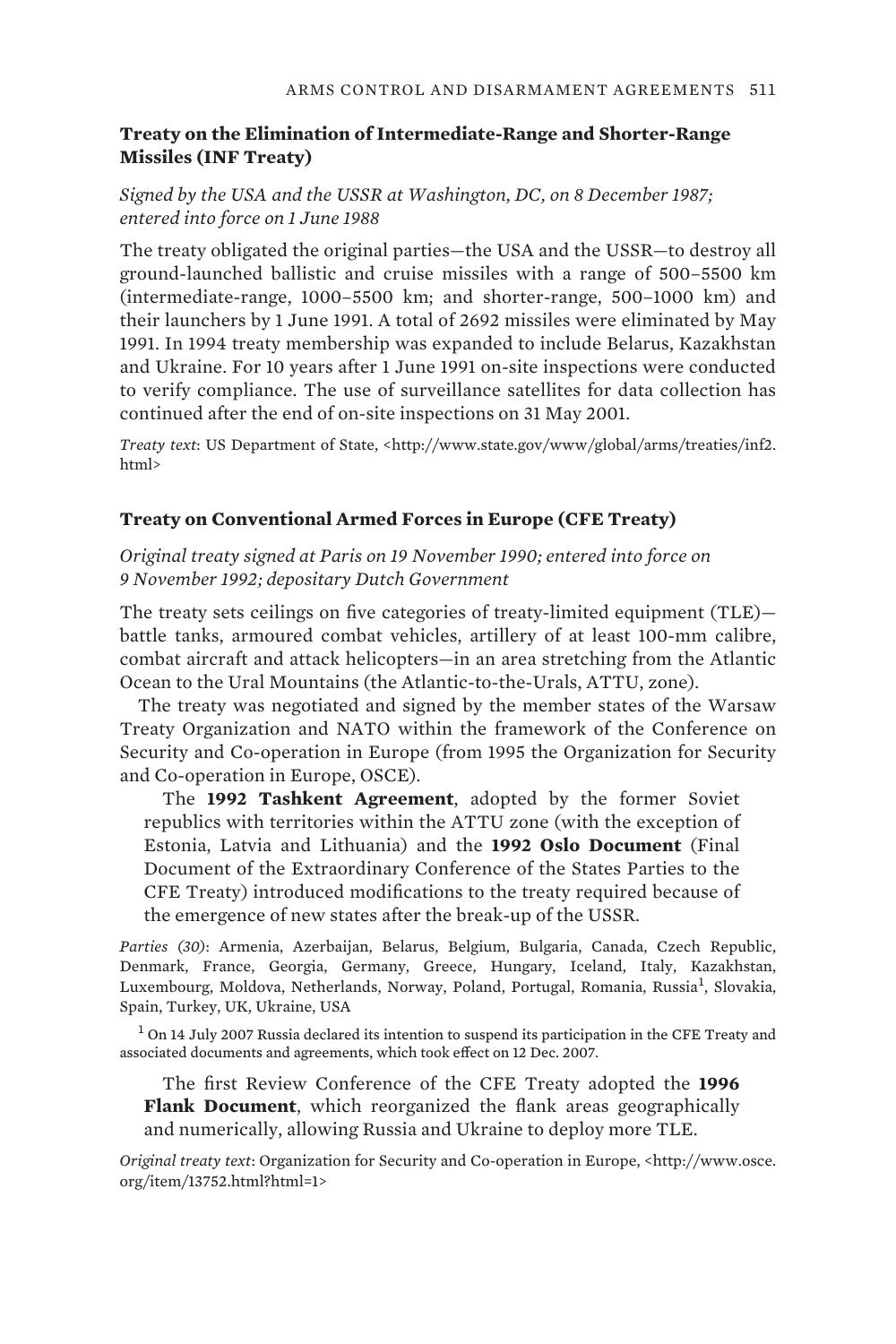*Consolidated treaty text*: Dutch Ministry of the Interior and Kingdom Relations, <http:// wetten.overheid.nl/cgi-bin/deeplink/law1/bwbid=BWBV0002009>

*Flank Document text*: Organization for Security and Co-operation in Europe, <http://www. osce.org/item/13755.html?html=1>, annex A

#### **Concluding Act of the Negotiation on Personnel Strength of Conventional Armed Forces in Europe (CFE-1A Agreement)**

*Signed by the parties to the CFE Treaty at Helsinki on 10 July 1992; entered into force simultaneously with the CFE Treaty; depositary Dutch Government* 

The agreement sets ceilings on the number of personnel of the conventional land-based armed forces of the parties within the ATTU zone.

*Agreement text*: Organization for Security and Co-operation in Europe, <http://www. osce.org/item/13753.html?html=1>

#### **Agreement on Adaptation of the CFE Treaty**

*Signed by the parties to the CFE Treaty at Helsinki on 19 November 1999; not in force; depositary Dutch Government* 

The agreement would replace the CFE Treaty bloc-to-bloc military balance with individual state limits on TLE holdings and provide for a new structure of limitations and new military flexibility mechanisms, flank sub-limits and enhanced transparency. It would open the CFE regime to all the other European states. It will enter into force when it has been ratified by all the signatories. The **1999 Final Act**, with annexes, contains politically binding arrangements with regard to the North Caucasus and Central and Eastern Europe, and withdrawals of armed forces from foreign territories.

*Ratifications deposited (3)*: Belarus, Kazakhstan, Russia\*<sup>1</sup>

\* With reservation and/or declaration.

 $1$  On 14 July 2007 Russia declared its intention to suspend its participation in the CFE Treaty and associated documents and agreements, which took effect on 12 Dec. 2007.

*Note*: Ukraine has ratified the 1999 Agreement on Adaptation of the CFE Treaty but has not deposited its instruments with the depositary.

*Agreement text*: Organization for Security and Co-operation in Europe, <http://www. osce.org/item/13760.html?html=1>

*Final Act text: Organization for Security and Co-operation in Europe, <http://www.* osce.org/item/13761.html?html=1>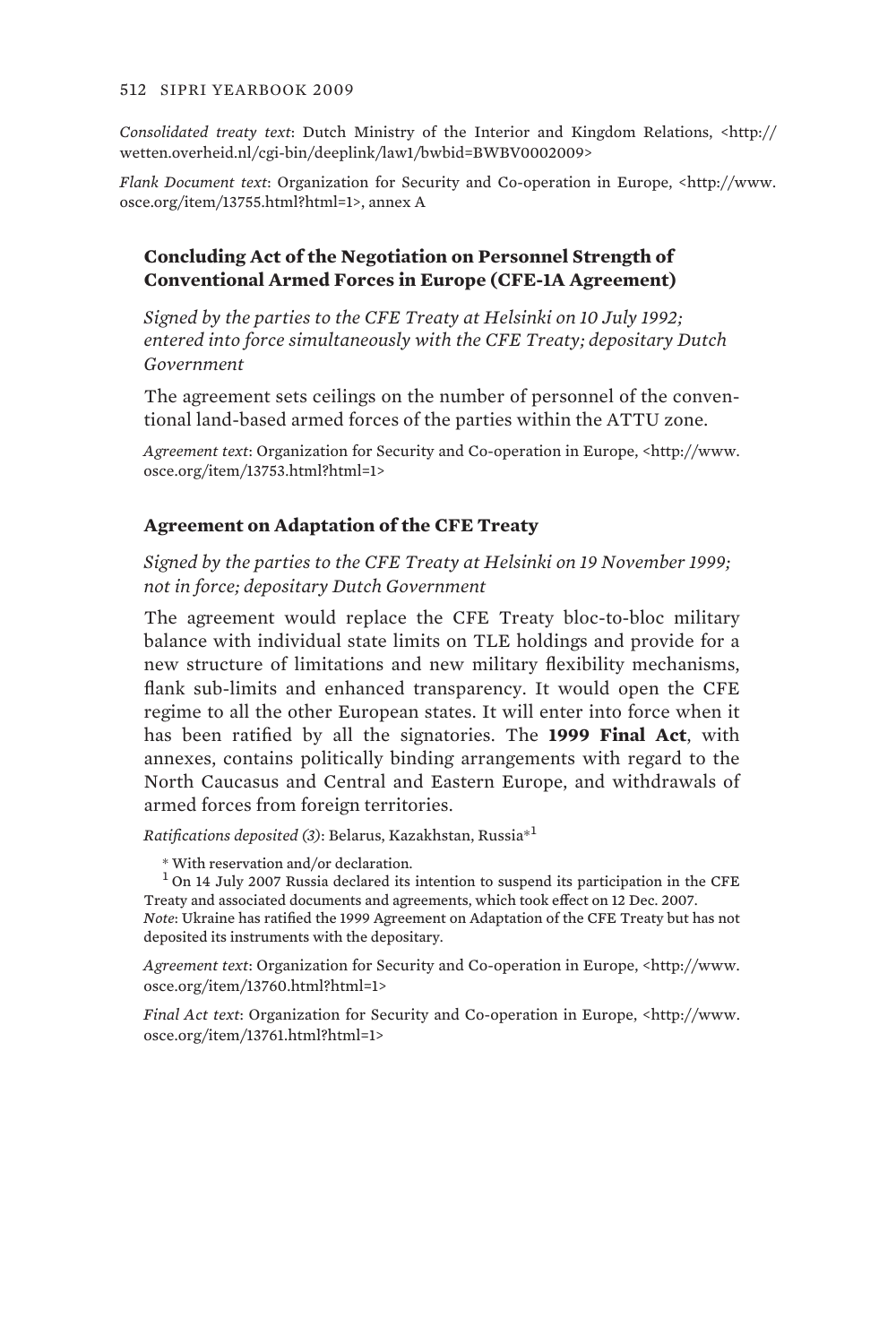# **Treaty on the Reduction and Limitation of Strategic Offensive Arms (START I Treaty)**

*Signed by the USA and the USSR at Moscow on 31 July 1991; entered into force on 5 December 1994* 

The treaty obligated the original parties—the USA and the USSR—to make phased reductions in their offensive strategic nuclear forces over a seven-year period. It sets numerical limits on deployed strategic nuclear delivery vehicles (SNDVs)—ICBMs, SLBMs and heavy bombers—and the nuclear warheads they carry. In the Protocol to Facilitate the Implementation of the START Treaty (**1992 Lisbon Protocol**), which entered into force on 5 December 1994, Belarus, Kazakhstan and Ukraine also assumed the obligations of the former USSR under the treaty.

*Treaty and protocol texts*: US Department of State, <http://www.state.gov/www/global/arms/ starthtm/start/toc.html>

# **Treaty on Open Skies**

# *Opened for signature at Helsinki on 24 March 1992; entered into force on 1 January 2002; depositaries Canadian and Hungarian governments*

The treaty obligates the parties to submit their territories to short-notice unarmed surveillance flights. The area of application stretches from Vancouver, Canada, eastward to Vladivostok, Russia.

The treaty was negotiated between the member states of the Warsaw Treaty Organization and NATO. It was opened for signature by the NATO member states, former member states of the Warsaw Treaty Organization and the states of the former Soviet Union (except for Estonia, Latvia and Lithuania). For six months after entry into force of the treaty, any other participating state of the Organization for Security and Co-operation in Europe could apply for accession to the treaty, and from 1 July 2002 any state can apply to accede to the treaty.

*Parties (34)*: Belarus, Belgium, Bosnia and Herzegovina, Bulgaria, Canada, Croatia, Czech Republic, Denmark, Estonia, Finland, France, Georgia, Germany, Greece, Hungary, Iceland, Italy, Latvia, Lithuania, Luxembourg, Netherlands, Norway, Poland, Portugal, Romania, Russia, Slovakia, Slovenia, Spain, Sweden, Turkey, UK, Ukraine, USA

#### *Signed but not ratified*: Kyrgyzstan

*Treaty text*: Canada Treaty Information, <http://www.treaty-accord.gc.ca/text-texte.asp?id= 102747>

# **Treaty on Further Reduction and Limitation of Strategic Offensive Arms (START II Treaty)**

#### *Signed by Russia and the USA at Moscow on 3 January 1993; not in force*

The treaty obligated the parties to eliminate their MIRVed ICBMs and reduce the number of their deployed strategic nuclear warheads to no more than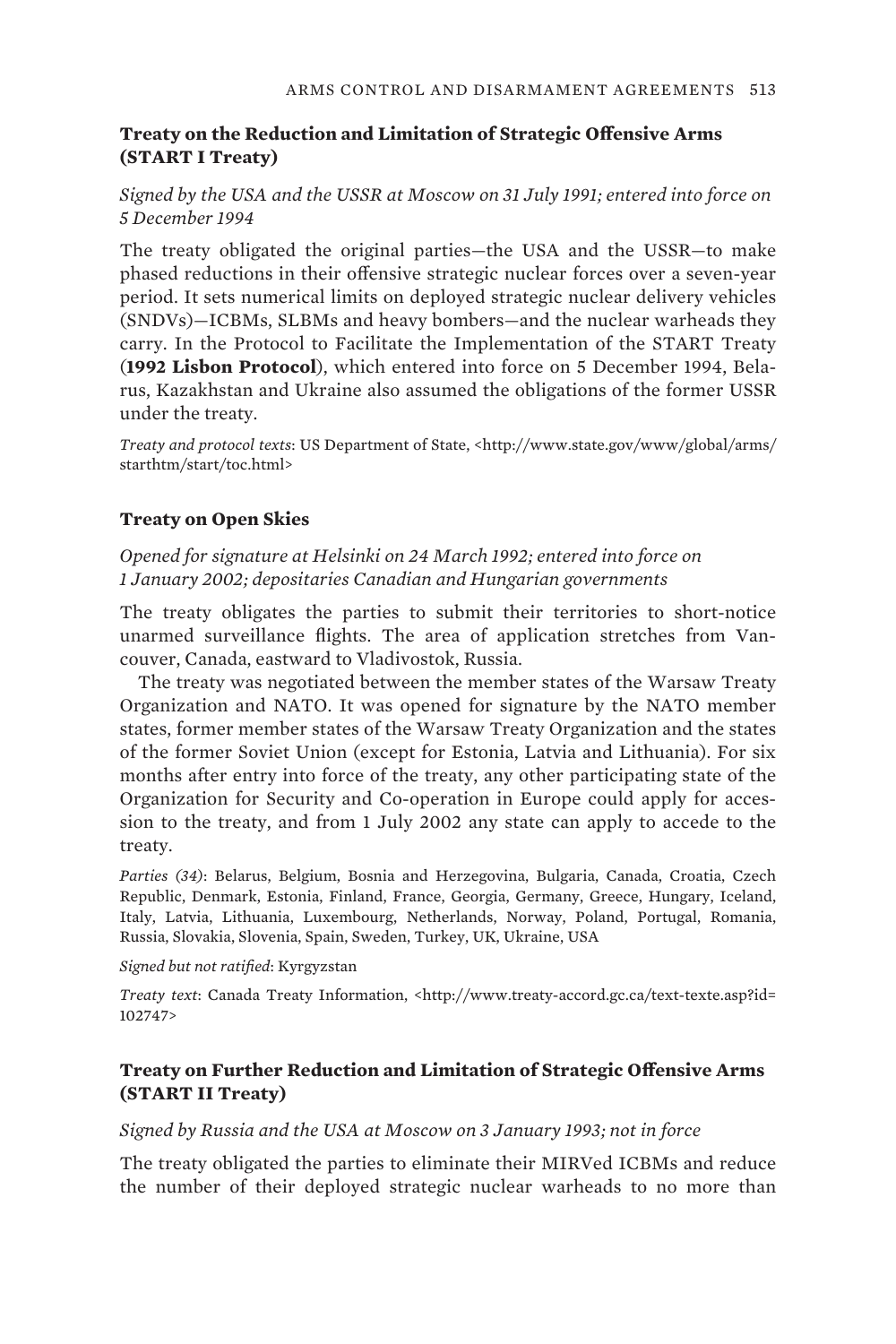3000–3500 each (of which no more than 1750 may be deployed on SLBMs) by 1 January 2003. On 26 September 1997 the two parties signed a *Protocol* to the treaty providing for the extension until the end of 2007 of the period of implementation of the treaty.

*Note*: The START II Treaty was ratified by the US Senate and the Russian Parliament, but the two parties never exchanged the instruments of ratification. The treaty thus never entered into force. On 14 June 2002, as a response to the taking effect on 13 June of the USA's withdrawal from the ABM Treaty, Russia declared that it would no longer be bound by the START II Treaty.

*Treaty and protocol text*: US Department of State, <http://www.state.gov/www/global/arms/ starthtm/start2/st2intal.html>

# **Convention on the Prohibition of the Development, Production, Stockpiling and Use of Chemical Weapons and on their Destruction (Chemical Weapons Convention, CWC)**

*Opened for signature at Paris on 13 January 1993; entered into force on 29 April 1997; depositary UN Secretary-General* 

The convention prohibits the use, development, production, acquisition, transfer and stockpiling of chemical weapons. Each party undertakes to destroy its chemical weapons and production facilities by 29 April 2012.

*Parties (186)*: Afghanistan, Albania, Algeria, Andorra, Antigua and Barbuda, Argentina, Armenia, Australia, Austria, Azerbaijan, Bahrain, Bangladesh, Barbados, Belarus, Belgium, Belize, Benin, Bhutan, Bolivia, Bosnia and Herzegovina, Botswana, Brazil, Brunei Darussalam, Bulgaria, Burkina Faso, Burundi, Cambodia, Cameroon, Canada, Cape Verde, Central African Republic, Chad, Chile, China, Colombia, Comoros, Congo (Democratic Republic of the), Congo (Republic of the), Cook Islands, Costa Rica, Côte d'Ivoire, Croatia, Cuba, Cyprus, Czech Republic, Denmark, Djibouti, Dominica, Ecuador, El Salvador, Equatorial Guinea, Eritrea, Estonia, Ethiopia, Fiji, Finland, France, Gabon, Gambia, Georgia, Germany, Ghana, Greece, Grenada, Guatemala, Guinea, *Guinea-Bissau*, Guyana, Haiti, Holy See, Honduras, Hungary, Iceland, India, Indonesia, Iran, Ireland, Italy, Jamaica, Japan, Jordan, Kazakhstan, Kenya, Kiribati, Korea (South), Kuwait, Kyrgyzstan, Laos, Latvia, *Lebanon*, Lesotho, Liberia, Libya, Liechtenstein, Lithuania, Luxembourg, Macedonia (Former Yugoslav Republic of), Madagascar, Malawi, Malaysia, Maldives, Mali, Malta, Marshall Islands, Mauritania, Mauritius, Mexico, Micronesia, Moldova, Monaco, Mongolia, Montenegro, Morocco, Mozambique, Namibia, Nauru, Nepal, Netherlands, New Zealand, Nicaragua, Niger, Nigeria, Niue, Norway, Oman, Pakistan, Palau, Panama, Papua New Guinea, Paraguay, Peru, Philippines, Poland, Portugal, Qatar, Romania, Russia, Rwanda, Saint Kitts and Nevis, Saint Lucia, Saint Vincent and the Grenadines, Samoa, San Marino, Sao Tome and Principe, Saudi Arabia, Senegal, Serbia, Seychelles, Sierra Leone, Singapore, Slovakia, Slovenia, Solomon Islands, South Africa, Spain, Sri Lanka, Sudan, Suriname, Swaziland, Sweden, Switzerland, Tajikistan, Tanzania, Thailand, Timor-Leste, Togo, Tonga, Trinidad and Tobago, Tunisia, Turkey, Turkmenistan, Tuvalu, Uganda, UK, Ukraine, United Arab Emirates, Uruguay, USA, Uzbekistan, Vanuatu, Venezuela, Viet Nam, Yemen, Zambia, Zimbabwe

*Signed but not ratified*: Bahamas, Dominican Republic, Israel, Myanmar

*Convention text*: United Nations Treaty Collection, <http://treaties.un.org/Pages/CTCTreaties. aspx?id=26>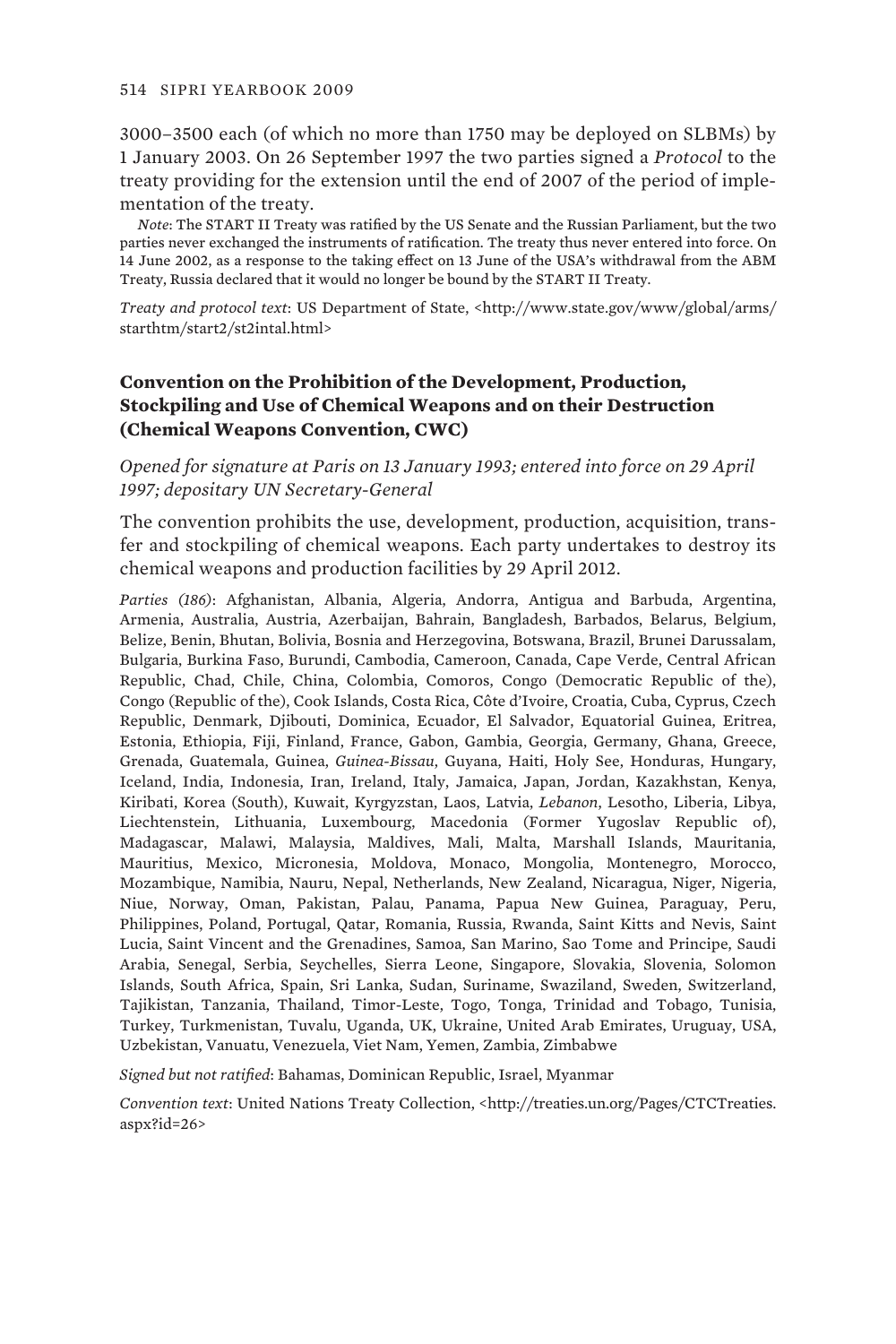#### **Treaty on the Southeast Asia Nuclear Weapon-Free Zone (Treaty of Bangkok)**

# *Signed at Bangkok on 15 December 1995; entered into force on 27 March 1997; depositary Thai Government*

The treaty prohibits the development, manufacture, acquisition or testing of nuclear weapons inside or outside the zone as well as the stationing and transport of nuclear weapons in or through the zone. Each state party may decide for itself whether to allow visits and transit by foreign ships and aircraft. The parties undertake not to dump at sea or discharge into the atmosphere anywhere within the zone any radioactive material or waste or dispose of radioactive material on land. The parties should conclude an agreement with the IAEA for the application of full-scope safeguards to their peaceful nuclear activities.

The zone includes not only the territories but also the continental shelves and exclusive economic zones of the states parties.

The treaty is open for all states of South East Asia.

Under a *Protocol* to the treaty, China, France, Russia, the UK and the USA are to undertake not to use or threaten to use nuclear weapons against any state party to the treaty. They should further undertake not to use nuclear weapons within the South East Asia nuclear weapon-free zone. The protocol will enter into force for each state party on the date of its deposit of the instrument of ratification.

*Parties (10)*: Brunei Darussalam, Cambodia, Indonesia, Laos, Malaysia, Myanmar, Philippines, Singapore, Thailand, Viet Nam

*Protocol*: no signatures, no parties

*Treaty and protocol texts*: ASEAN Secretariat, <http://www.aseansec.org/5181.htm>

#### **African Nuclear-Weapon-Free Zone Treaty (Treaty of Pelindaba)**

#### *Signed at Cairo on 11 April 1996; not in force; depositary Secretary-General of the African Union*

The treaty would prohibit the research, development, manufacture and acquisition of nuclear explosive devices and the testing or stationing of any nuclear explosive device. Each party would remain free to allow visits and transit by foreign ships and aircraft. The treaty would also prohibit any attack against nuclear installations. The parties undertake not to dump or permit the dumping of radioactive waste and other radioactive matter anywhere within the zone. Each party should individually conclude an agreement with the IAEA for the application of comprehensive safeguards to their peaceful nuclear activities.

The zone includes the territory of the continent of Africa, island states members of the African Union (AU) and all islands considered by the AU to be part of Africa.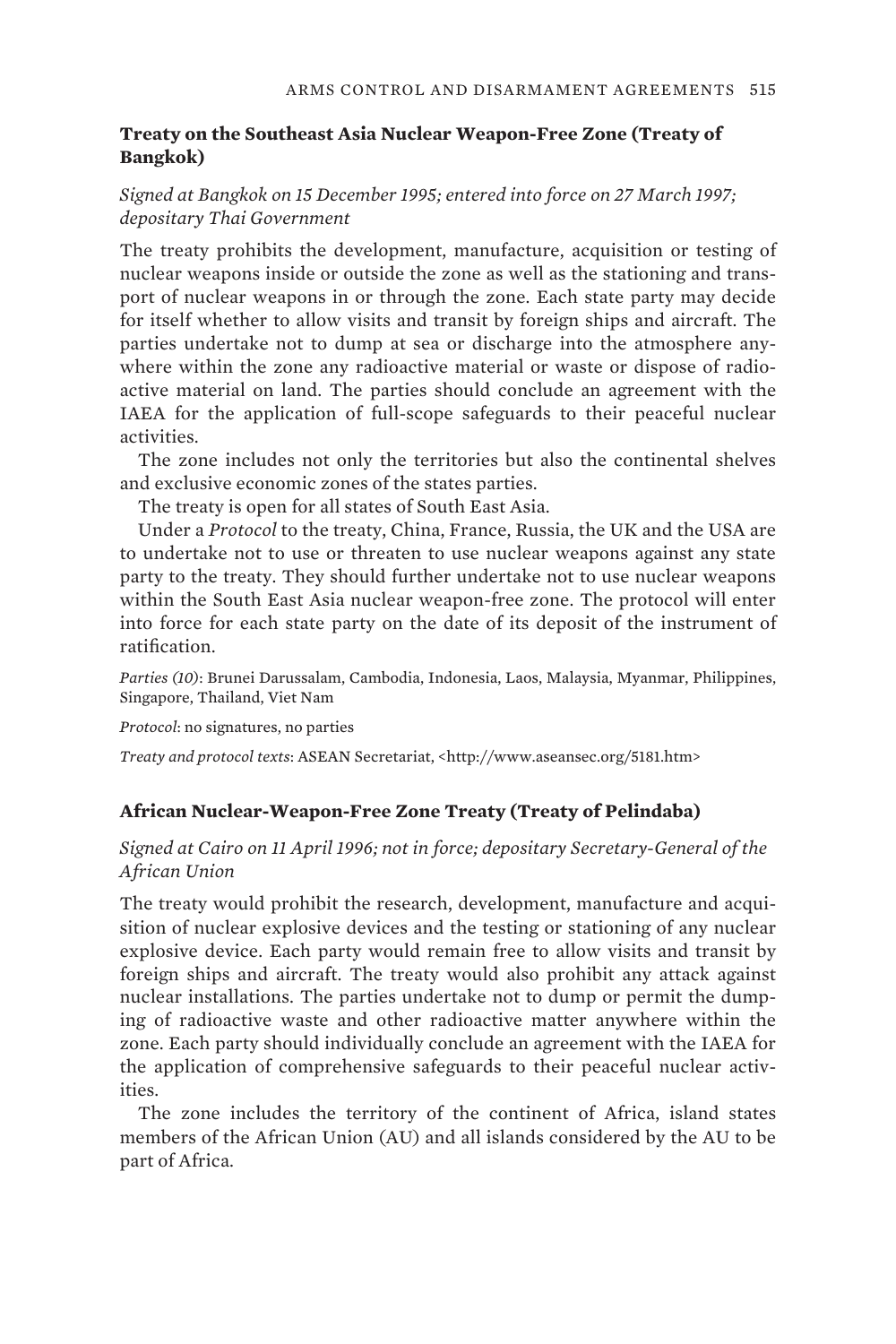The treaty is open for signature by all the states of Africa. It will enter into force upon the 28th ratification.

Under *Protocol I* China, France, Russia, the UK and the USA are to undertake not to use or threaten to use a nuclear explosive device against the parties to the treaty.

Under *Protocol II* China, France, Russia, the UK and the USA are to undertake not to test nuclear explosive devices anywhere within the zone.

Under *Protocol III* states with territories within the zone for which they are internationally responsible are to undertake to observe certain provisions of the treaty with respect to these territories. This protocol is open for signature by France and Spain.

The protocols will enter into force simultaneously with the treaty for those protocol signatories that have deposited their instruments of ratification.

*Ratifications deposited (26)*: Algeria, Benin, Botswana, Burkina Faso, Côte d'Ivoire, Equatorial Guinea, *Ethiopia*, Gabon, Gambia, Guinea, Kenya, Lesotho, Libya, Madagascar, Mali, Mauritania, Mauritius, *Mozambique*, Nigeria, Rwanda, Senegal, South Africa, Swaziland, Tanzania, Togo, Zimbabwe

*Signed but not ratified*: Angola, Burundi, Cameroon, Cape Verde, Central African Republic, Chad, Comoros, Congo (Democratic Republic of the), Congo (Republic of the), Djibouti, Egypt, Eritrea, Ghana, Guinea-Bissau, Liberia, Malawi, Morocco, Namibia, Niger, Sahrawi Arab Democratic Republic (Western Sahara), Sao Tome and Principe, Seychelles, Sierra Leone, Somalia, Sudan, Tunisia, Uganda, Zambia

*Protocol I, ratifications deposited*: China, France1, UK2; *signed but not ratified*: Russia3, USA<sup>4</sup>

*Protocol II, ratifications deposited: China, France, UK<sup>2</sup>; <i>signed but not ratified: Russia*<sup>3</sup>, USA<sup>4</sup>

#### *Protocol III, ratifications deposited*: France

 $^1$  France stated that the Protocols did not affect its right to self-defence, as stipulated in Article 51 of the UN Charter. It clarified that its commitment under Article 1 of Protocol I was equivalent to the negative security assurances given by France to non-nuclear weapon states parties to the NPT, as confirmed in its declaration made on 6 Apr. 1995 at the Conference on Disarmament, and as referred

 $2$  The UK stated that it did not accept the inclusion of the British Indian Ocean Territory within the African nuclear-weapon-free zone without its consent, and did not accept, by its adherence to Protocols I and II, any legal obligations in respect of that territory. Moreover, it would not be bound by its undertaking under Article 1 of Protocol I in case of an invasion or any other attack on the UK, its dependent territories, its armed forces or other troops, or its allies or a state towards which it had a security commitment, carried out or sustained by a party to the treaty in association or alliance with a nuclear weapon state, or if any party to the treaty was in material breach of its own non-proliferation obligations under the treaty.

Russia stated that as long as a military base of a nuclear state was located on the islands of the Chagos archipelago these islands could not be regarded as fulfilling the requirements put forward by the treaty for nuclear-weapon-free territories. Moreover, since certain states declared that they would consider themselves free from the obligations under the protocols with regard to the mentioned territories, Russia could not consider itself to be bound by the obligations under Protocol I in respect to the same territories. Russia interpreted its obligations under Article 1 of Protocol I as follows: It would not use nuclear weapons against a state party to the treaty, except in the case of invasion or any other armed attack on Russia, its territory, its armed forces or other troops, its allies or a state towards which it had a security commitment, carried out or sustained by a non-nuclear weapon state party to the treaty, in association or alliance with a nuclear weapon state. <sup>4</sup>

 $<sup>4</sup>$  The USA stated, with respect to Protocol I, that it would consider an invasion or any other</sup> attack on the USA, its territories, its armed forces or other troops, or its allies or on a state towards which it had a security commitment, carried out or sustained by a party to the treaty in association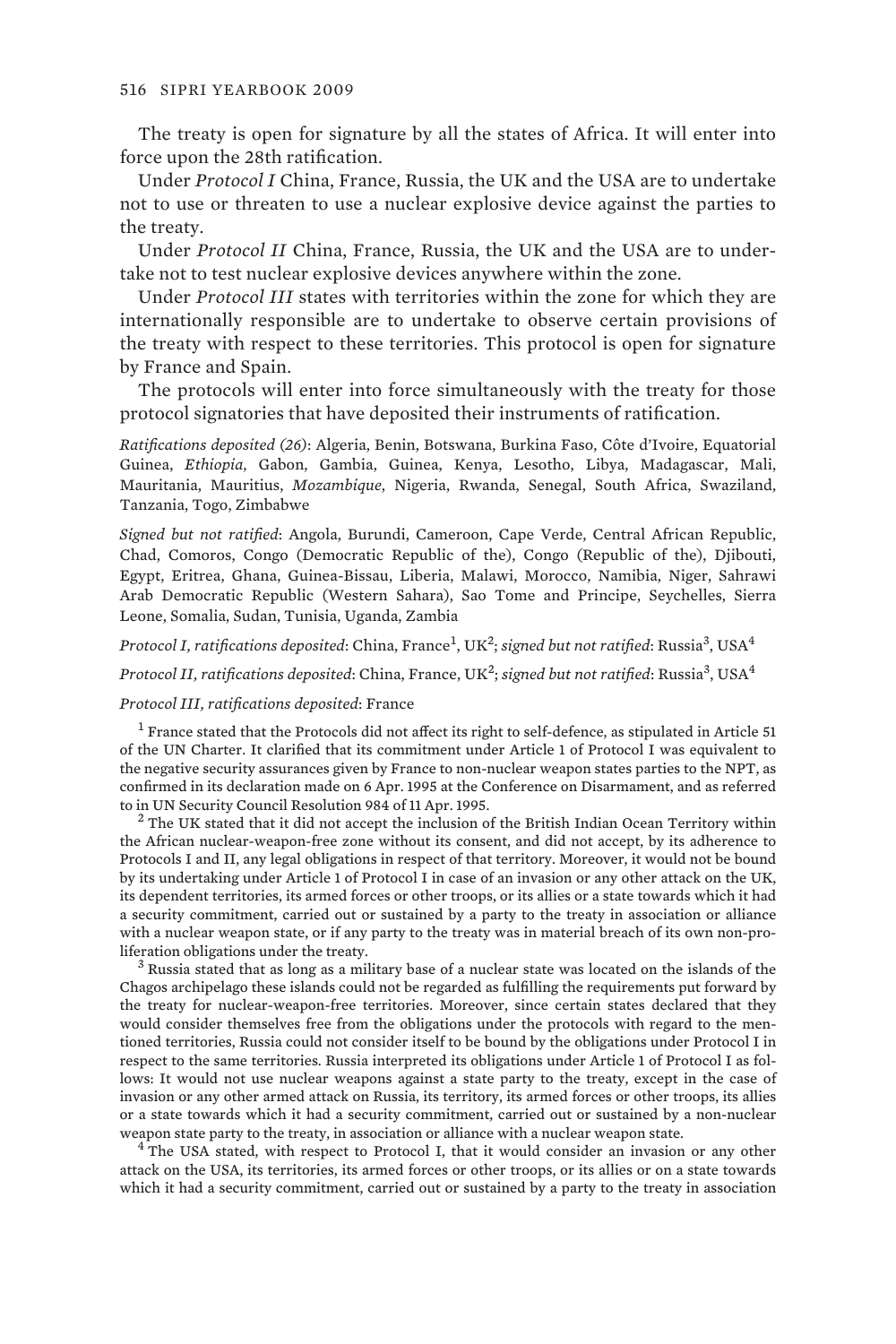or alliance with a nuclear-weapon state, to be incompatible with the treaty party's corresponding obligations. The USA also stated that neither the treaty nor Protocol II would apply to the activities of the UK, the USA or any other state not party to the treaty on the island of Diego Garcia or elsewhere in the British Indian Ocean Territory. Therefore, no change was required in the operations of US armed forces in Diego Garcia and elsewhere in these territories.

*Treaty text*: African Union, <http://www.africa-union.org/root/AU/Documents/Treaties/ treaties.htm>

#### **Agreement on Sub-Regional Arms Control (Florence Agreement)**

#### *Adopted at Florence and entered into force on 14 June 1996*

The agreement was negotiated under the auspices of the OSCE in accordance with the mandate in the 1995 General Framework Agreement for Peace in Bosnia and Herzegovina (Dayton Agreement). It sets numerical ceilings on armaments of the former warring parties, now Bosnia and Herzegovina, Croatia, Montenegro and Serbia. Five categories of heavy conventional weapons are included: battle tanks, armoured combat vehicles, heavy artillery (75 mm and above), combat aircraft and attack helicopters. The reductions were completed by 31 October 1997; 6580 weapon items were destroyed by that date. In March 2006 the parties agreed on six legally binding amendments to the agreement.

*Agreement text*: OSCE Mission to Bosnia and Herzegovina, <http://www.oscebih.org/ documents/11-eng.pdf>

#### **Comprehensive Nuclear-Test-Ban Treaty (CTBT)**

## *Opened for signature at New York on 24 September 1996; not in force; depositary UN Secretary-General*

The treaty would prohibit the carrying out of any nuclear weapon test explosion or any other nuclear explosion, and urges each party to prevent any such nuclear explosion at any place under its jurisdiction or control and refrain from causing, encouraging or in any way participating in the carrying out of any nuclear weapon test explosion or any other nuclear explosion.

The treaty will enter into force 180 days after the date of the deposit of the instruments of ratification of the 44 states listed in an annex to the treaty. All the 44 states possess nuclear power reactors and/or nuclear research reactors.

*States whose ratification is required for entry into force (44)*: Algeria, Argentina, Australia, Austria, Bangladesh, Belgium, Brazil, Bulgaria, Canada, Chile, China\*, Colombia, Congo (Democratic Republic of the), Egypt\*, Finland, France, Germany, Hungary, India\*, Indonesia\*, Iran\*, Israel\*, Italy, Japan, Korea (North)\*, Korea (South), Mexico, Netherlands, Norway, Pakistan\*, Peru, Poland, Romania, Russia, Slovakia, South Africa, Spain, Sweden, Switzerland, Turkey, UK, Ukraine, USA\*, Viet Nam

\* Has not ratified the treaty.

*Ratifications deposited (148)*: Afghanistan, Albania, Algeria, Andorra, Antigua and Barbuda, Argentina, Armenia, Australia, Austria, Azerbaijan, Bahamas, Bahrain, Bangladesh, *Barbados*, Belarus, Belgium, Belize, Benin, Bolivia, Bosnia and Herzegovina, Botswana, Brazil, Bulgaria, Burkina Faso, *Burundi*, Cambodia, Cameroon, Canada, Cape Verde, Chile, *Colombia*, Congo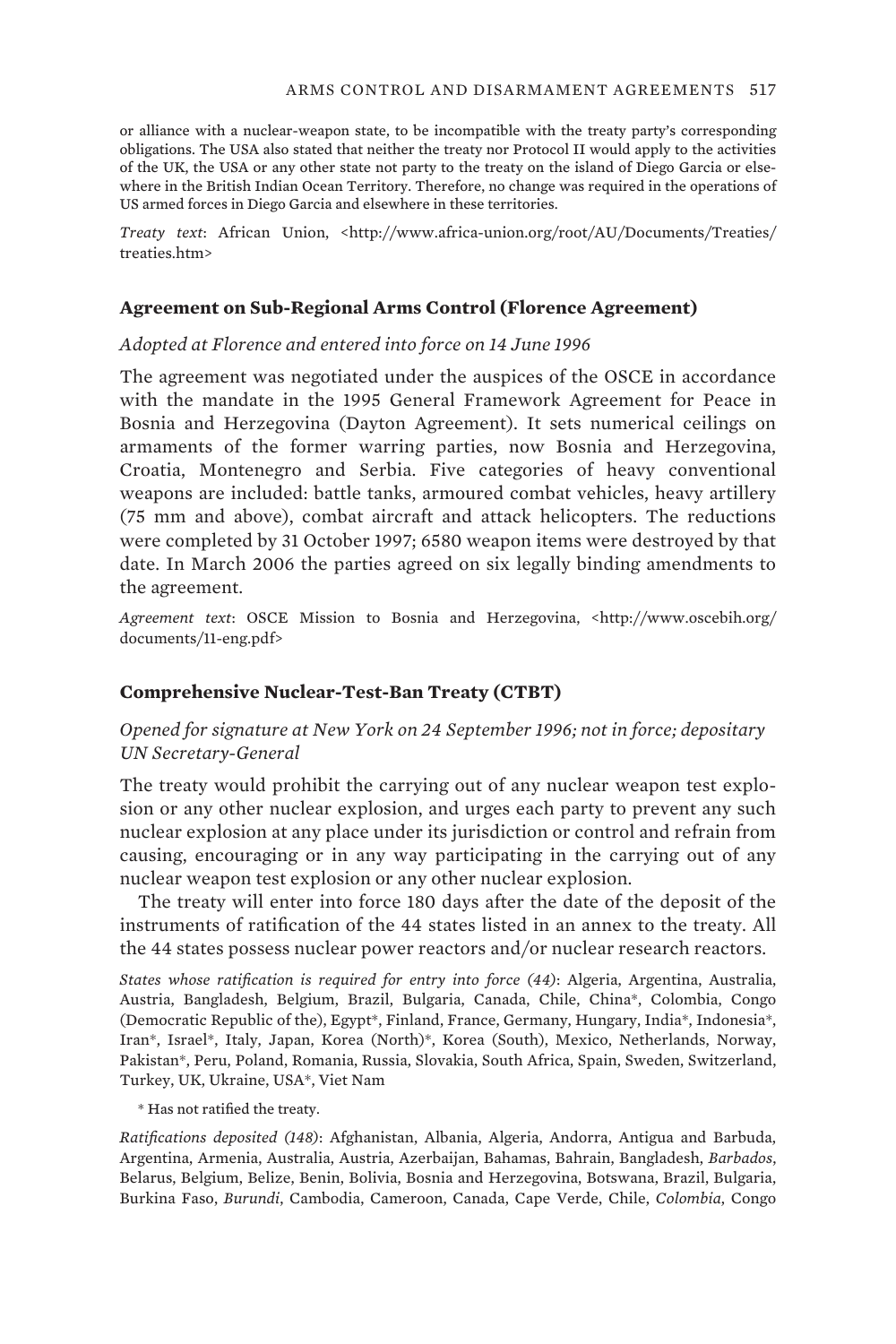(Democratic Republic of the), Cook Islands, Costa Rica, Côte d'Ivoire, Croatia, Cyprus, Czech Republic, Denmark, Djibouti, Dominican Republic, Ecuador, El Salvador, Eritrea, Estonia, Ethiopia, Fiji, Finland, France, Gabon, Georgia, Germany, Greece, Grenada, Guyana, Haiti, Holy See, Honduras, Hungary, Iceland, Ireland, Italy, Jamaica, Japan, Jordan, Kazakhstan, Kenya, Kiribati, Korea (South), Kuwait, Kyrgyzstan, Laos, Latvia, *Lebanon*, Lesotho, Libya, Liechtenstein, Lithuania, Luxembourg, Macedonia (Former Yugoslav Republic of), Madagascar, *Malawi*, *Malaysia*, Maldives, Mali, Malta, Mauritania, Mexico, Micronesia, Moldova, Monaco, Mongolia, Montenegro, Morocco, *Mozambique*, Namibia, Nauru, Netherlands, New Zealand, Nicaragua, Niger, Nigeria, Norway, Oman, Palau, Panama, Paraguay, Peru, Philippines, Poland, Portugal, Qatar, Romania, Russia, Rwanda, Saint Kitts and Nevis, Saint Lucia, Samoa, San Marino, Senegal, Serbia, Seychelles, Sierra Leone, Singapore, Slovakia, Slovenia, South Africa, Spain, Sudan, Suriname, Sweden, Switzerland, Tajikistan, Tanzania, Togo, Tunisia, Turkey, Turkmenistan, Uganda, UK, Ukraine, United Arab Emirates, Uruguay, Uzbekistan, Vanuatu, Venezuela, Viet Nam, Zambia

*Signed but not ratified*: Angola, Brunei Darussalam, Central African Republic, Chad, China, Comoros, Congo (Republic of the), Egypt, Equatorial Guinea, Gambia, Ghana, Guatemala, Guinea, Guinea-Bissau, Indonesia, Iran, *Iraq*, Israel, Liberia, Marshall Islands, Myanmar, Nepal, Papua New Guinea, Sao Tome and Principe, Solomon Islands, Sri Lanka, Swaziland, Thailand, *Timor-Leste*, USA, Yemen, Zimbabwe

*Treaty text*: United Nations Treaty Collection, <http://treaties.un.org/Pages/CTCTreaties. aspx?id=26>

# **Inter-American Convention Against the Illicit Manufacturing of and Trafficking in Firearms, Ammunition, Explosives, and Other Related Materials**

*Adopted at Washington, DC, on 13 November 1997; opened for signature at Washington, DC, on 14 November 1997; entered into force on 1 July 1998; depositary General Secretariat of the Organization of American States* 

The purpose of the convention is to prevent, combat and eradicate the illicit manufacturing of and trafficking in firearms, ammunition, explosives and other related materials; and to promote and facilitate cooperation and the exchange of information and experience among the parties.

*Parties (29)*: Antigua and Barbuda, Argentina\*, Bahamas, Barbados, Belize, Bolivia, Brazil, Chile, Colombia, Costa Rica, Dominica, Ecuador, El Salvador, Grenada, Guatemala, *Guyana*, Haiti, Honduras, Mexico, Nicaragua, Panama, Paraguay, Peru, Saint Kitts and Nevis, Saint Lucia, *Suriname*, Trinidad and Tobago, Uruguay, Venezuela

\* With reservation.

*Signed but not ratified*: Canada, Dominican Republic, Jamaica, Saint Vincent and the Grenadines, USA

Convention text: Organization of American States, <http://www.oas.org/juridico/english/ treaties/a-63.html>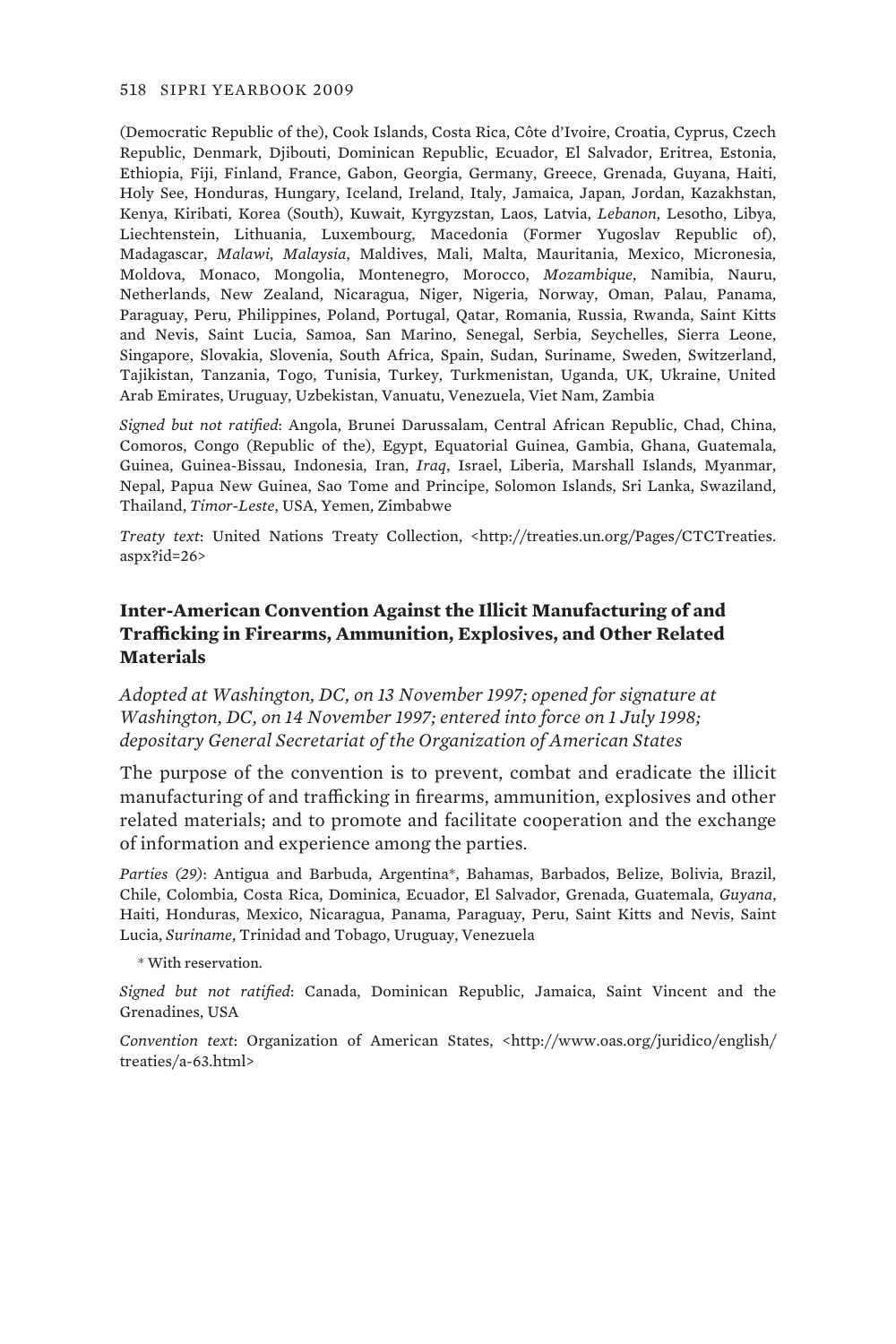# **Convention on the Prohibition of the Use, Stockpiling, Production and Transfer of Anti-Personnel Mines and on their Destruction (APM Convention)**

*Opened for signature at Ottawa on 3–4 December 1997 and at New York on 5 December 1997; entered into force on 1 March 1999; depositary UN Secretary-General* 

The convention prohibits anti-personnel mines (APMs), which are defined as mines designed to be exploded by the presence, proximity or contact of a person and which will incapacitate, injure or kill one or more persons.

Each party undertakes to destroy all its stockpiled APMs as soon as possible but not later that four years after the entry into force of the convention for that state party. Each party also undertakes to destroy all APMs in mined areas under its jurisdiction or control not later than 10 years after the entry into force of the convention for that state party.

*Parties (156)*: Afghanistan, Albania, Algeria, Andorra, Angola, Antigua and Barbuda, Argentina\*, Australia\*, Austria\*, Bahamas, Bangladesh, Barbados, Belarus, Belgium, Belize, Benin, Bhutan, Bolivia, Bosnia and Herzegovina, Botswana, Brazil, Brunei Darussalam, Bulgaria, Burkina Faso, Burundi, Cambodia, Cameroon, Canada\*, Cape Verde, Central African Republic, Chad, Chile\*, Colombia, Comoros, Congo (Democratic Republic of the), Congo (Republic of the), Cook Islands, Costa Rica, Côte d'Ivoire, Croatia, Cyprus, Czech Republic\*, Denmark, Djibouti, Dominica, Dominican Republic, Ecuador, El Salvador, Equatorial Guinea, Eritrea, Estonia, Ethiopia, Fiji, France, Gabon, Gambia, Germany, Ghana, Greece\*, Grenada, Guatemala, Guinea, Guinea-Bissau, Guyana, Haiti, Holy See, Honduras, Hungary, Iceland, Indonesia, Iraq, Ireland, Italy, Jamaica, Japan, Jordan, Kenya, Kiribati, Kuwait, Latvia, Lesotho, Liberia, Liechtenstein, Lithuania\*, Luxembourg, Macedonia (Former Yugoslav Republic of), Madagascar, Malawi, Malaysia, Maldives, Mali, Malta, Mauritania, Mauritius\*, Mexico, Moldova, Monaco, Montenegro\*, Mozambique, Namibia, Nauru, Netherlands, New Zealand, Nicaragua, Niger, Nigeria, Niue, Norway, Palau, Panama, Papua New Guinea, Paraguay, Peru, Philippines, Portugal, Qatar, Romania, Rwanda, Saint Kitts and Nevis, Saint Lucia, Saint Vincent and the Grenadines, Samoa, San Marino, Sao Tome and Principe, Senegal, Serbia\*, Seychelles, Sierra Leone, Slovakia, Slovenia, Solomon Islands, South Africa\*, Spain, Sudan, Suriname, Swaziland, Sweden\*, Switzerland\*, Tajikistan, Tanzania, Thailand, Timor-Leste, Togo, Trinidad and Tobago, Tunisia, Turkey, Turkmenistan, Uganda, UK\*, Ukraine, Uruguay, Vanuatu, Venezuela, Yemen, Zambia, Zimbabwe

\* With reservation and/or declaration.

*Signed but not ratified*: Marshall Islands, Poland

*Convention text*: United Nations Treaty Collection, <http://treaties.un.org/Pages/CTCTreaties. aspx?id=26>

# **Inter-American Convention on Transparency in Conventional Weapons Acquisitions**

*Adopted at Guatemala City on 7 June 1999; entered into force on 21 November 2002; depositary General Secretariat of the Organization of American States* 

The objective of the convention is to contribute more fully to regional openness and transparency in the acquisition of conventional weapons by exchanging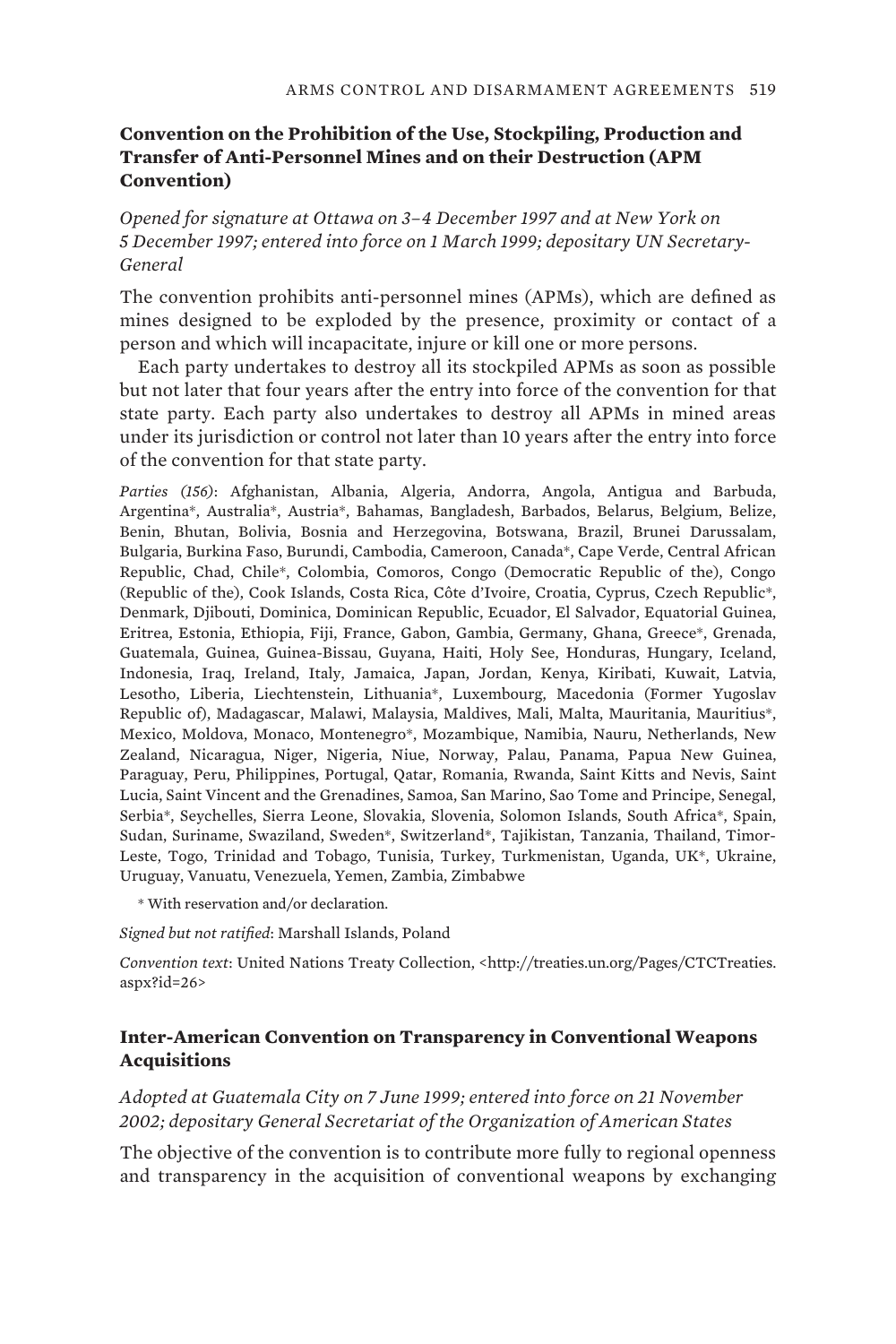information regarding such acquisitions, for the purpose of promoting confidence among states in the Americas.

*Parties (12)*: Argentina, Brazil, Canada, Chile, Ecuador, El Salvador, Guatemala, Nicaragua, Paraguay, Peru, Uruguay, Venezuela

*Signed but not ratified*: Bolivia, Colombia, Costa Rica, Dominica, Haiti, Honduras, Mexico, USA

*Convention text: Organization of American States, <http://www.oas.org/juridico/english/* treaties/a-64.html>

# **Vienna Document 1999 on Confidence- and Security-Building Measures**

*Adopted by the participating states of the Organization for Security and Co-operation in Europe at Istanbul on 16 November 1999; entered into force on 1 January 2000* 

The Vienna Document 1999 builds on the 1986 Stockholm Document on Confidence- and Security-Building Measures (CSBMs) and Disarmament in Europe and previous Vienna Documents (1990, 1992 and 1994). The Vienna Document 1990 provided for military budget exchange, risk reduction procedures, a communication network and an annual CSBM implementation assessment. The Vienna Document 1992 and the Vienna Document 1994 introduced new mechanisms and parameters for military activities, defence planning and military contacts.

The Vienna Document 1999 introduces regional measures aimed at increasing transparency and confidence in a bilateral, multilateral and regional context and some improvements, in particular regarding the constraining measures.

*Document text*: Organization for Security and Co-operation in Europe, <http://www.osce. org/item/4251.html?html=1>

# **Treaty on Strategic Offensive Reductions (SORT)**

*Signed by Russia and the USA at Moscow on 24 May 2002; entered into force on 1 June 2003* 

The treaty obligates the parties to reduce the number of their operationally deployed strategic nuclear warheads so that the aggregate numbers do not exceed 1700–2200 for each party by 31 December 2012.

*Treaty text*: US Senate, *The Moscow Treaty*, Treaty Document 107-8 (Government Printing Office: Washington, DC, 2002), <http://www.gpoaccess.gov/serialset/cdocuments/107cat2. html>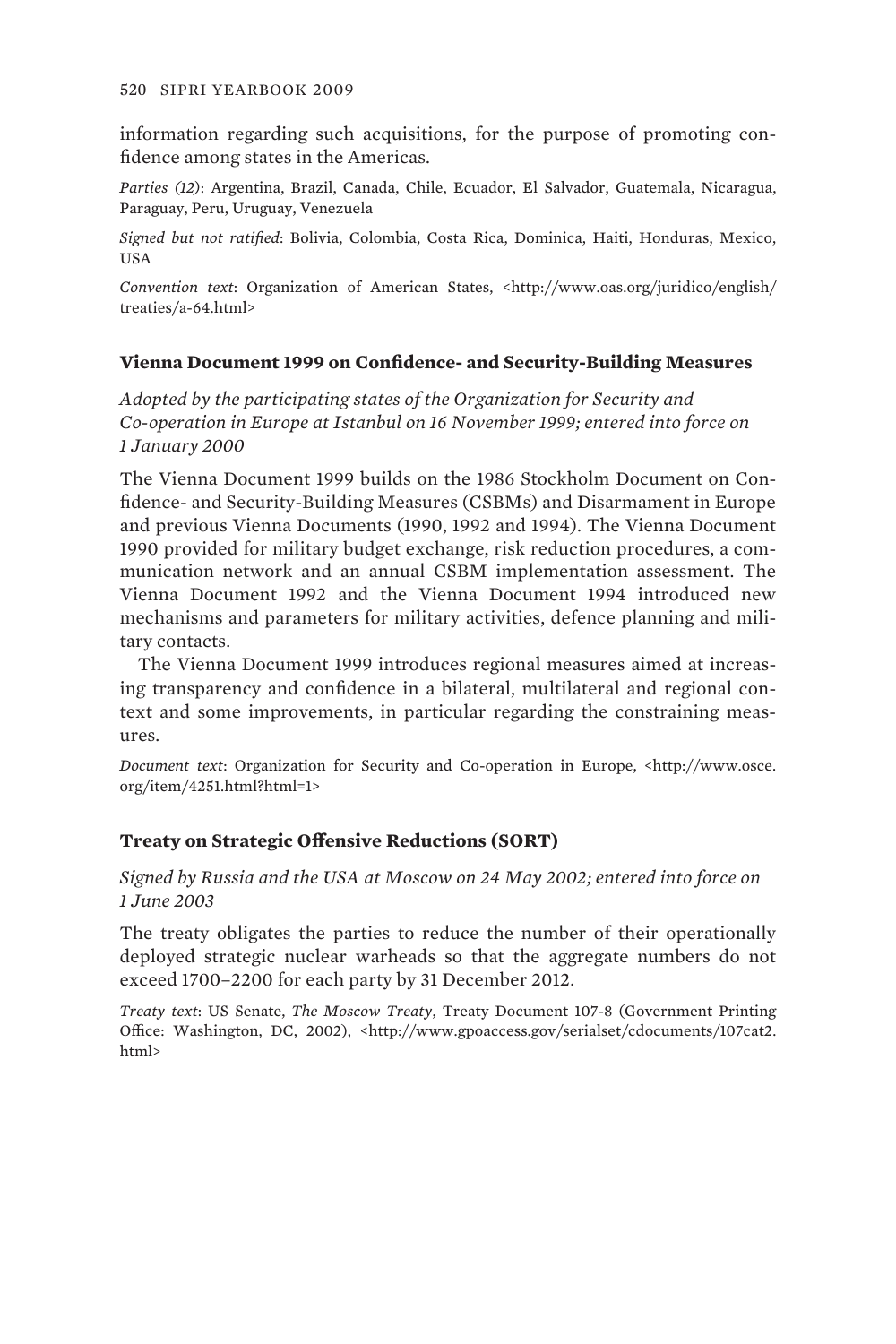#### **ECOWAS Convention on Small Arms, Light Weapons, their Ammunition and Other Related Materials**

*Adopted by the member states of the Economic Community of West African States (ECOWAS) at Abuja, on 14 June 2006; not in force; depositary Executive Secretary of ECOWAS* 

The convention would obligate the parties to prevent and combat the excessive and destabilizing accumulation of small arms and light weapons in the 15 ECOWAS member states. The convention will enter into force on the date of deposit of the ninth instrument of ratification.

*Ratifications deposited (5\*)*: Burkina Faso, Mali, Niger, *Senegal*, Sierra Leone

\* There have also been unconfirmed media reports of ratifications by Gambia, Guinea and Togo.

*Signed but not ratified*: Benin, Cape Verde, Côte d'Ivoire, Gambia, Ghana, Guinea, Guinea-Bissau, Liberia, Nigeria, Togo

*Convention text*: ECOWAS Small Arms Control Programme, <http://www.ecosap.ecowas.int/ en/ecosap/strategic\_docs/convention/convention\_small\_arms.pdf>

#### **Treaty on a Nuclear-Weapon-Free Zone in Central Asia (Treaty of Semipalatinsk)**

*Signed at Semipalatinsk on 8 September 2006; entered into force on 21 March 2009; depositary Kyrgyz Government* 

The treaty obligates the parties not to conduct research on, develop, manufacture, stockpile or otherwise acquire, possess or have control over any nuclear weapons or other nuclear explosive device by any means anywhere.

Under a *Protocol* China, France, Russia, the UK and the USA are to undertake not to use or threaten to use a nuclear explosive device against the parties to the treaty. This Protocol will enter into force for each party on the date of its deposit of its instrument of ratification.

*Parties as of 1 April 2009 (5)*: Kazakhstan, Kyrgyzstan, Tajikistan, Turkmenistan, Uzbekistan

*Protocol*: no signatures, no parties

*Treaty text*: United Nations, Office for Disarmament Affairs, Status of Multilateral Arms Regulation and Disarmament Agreements, <http://disarmament.un.org/treatystatus.nsf>

#### **Convention on Cluster Munitions**

#### *Adopted at Dublin on 30 May 2008; opened for signature at Oslo on 3 December 2008; not in force as of 1 April 2009; depositary UN Secretary-General*

The convention's objectives are to prohibit the use, production, transfer and stockpiling of cluster munitions that cause unacceptable harm to civilians, and to establish a framework for cooperation and assistance that ensures adequate provision of care and rehabilitation for victims, clearance of contaminated areas, risk reduction education and destruction of stockpiles. The convention does not apply to mines. The convention will enter into force on the first day of